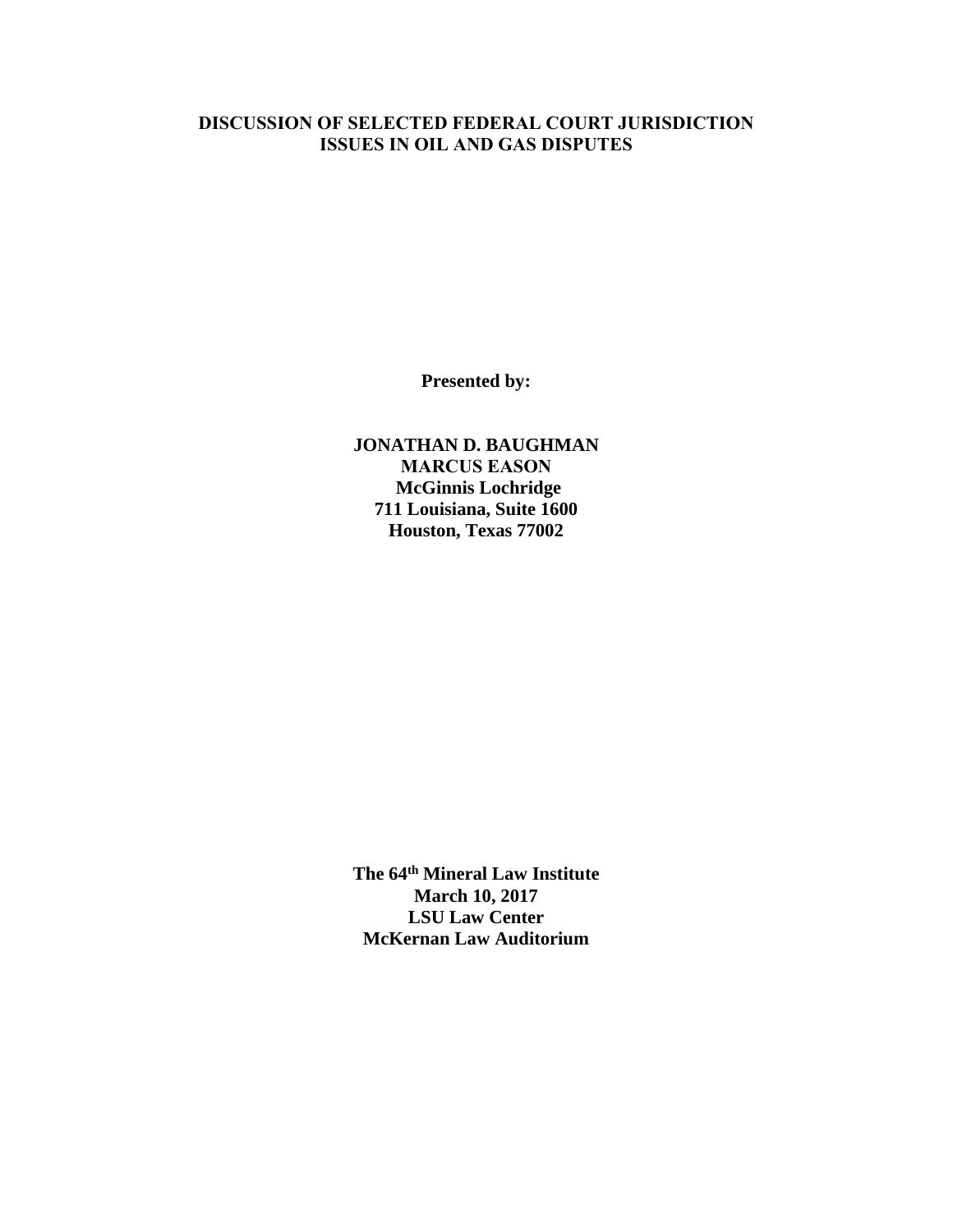### **DISCUSSION OF SELECTED FEDERAL COURT JURISDICTION ISSUES IN OIL AND GAS DISPUTES**

**JONATHAN D. BAUGHMAN McGinnis Lochridge 711 Louisiana, Suite 1600 Houston, Texas 77002**

**MARCUS V. EASON McGinnis Lochridge 711 Louisiana, Suite 1600 Houston, Texas 77002**

## **I. INTRODUCTION**

Federal courts have limited jurisdiction and can only hear cases made available to them through the Constitution, federal law, or a United States treaty.<sup>1</sup> A party seeking federal jurisdiction, whether by filing directly in federal court or removing a suit from state court, bears the burden of establishing that the federal court has subject matter jurisdiction.<sup>2</sup>

State courts, on the other hand, enjoy general jurisdiction, meaning that most state courts will have subject matter jurisdiction, subject to federal courts having exclusive jurisdiction.<sup>3</sup>

These basic rules are applicable to cases of all types. Suits involving oil and gas matters are no different. This paper will discuss and analyze different jurisdictional considerations relevant to oil and gas matters in order to provide a concise outline for practitioners seeking to obtain or avoid litigation in federal court.

<sup>1</sup> *Kokkonen v. Guardian Life Ins.*, 511 U.S. 375, 377 (1994).

 $\overline{a}$ 

This paper will discuss various bases for federal court jurisdiction that are common to oil and gas matters. First, this paper will cover diversity jurisdiction, specifically detailing the amount in controversy requirement and class action concerns. Second, the paper will cover two federal statutes related to oil and gas matters, the Outer Continental Shelf Lands Act and the Natural Gas Act, which both have explicit grants of federal jurisdiction. Finally, selected cases from the Fifth Circuit will be discussed to provide examples of how parties may litigate or avoid the federal forum.

# **II. DIVERSITY JURISDICTION**

Pursuant to 28 U.S.C. §1332(a), federal courts have subject matter jurisdiction in actions between diverse parties where the amount in controversy exceeds \$75,000.<sup>4</sup> For parties to be diverse, they must have complete diversity—meaning no plaintiff can share its citizenship with any defendant.<sup>5</sup> For an individual, citizenship is determined based on where the individual is domiciled.<sup>6</sup> Corporations have dual citizenship and are deemed to be citizens of both the state in

<sup>2</sup> *See Howery v. Allstate Ins.*, 243 F.3d 912, 916 (5th Cir. 2001).

<sup>&</sup>lt;sup>3</sup> Such as patent or copyright matters.

<sup>4</sup> *See* 28 U.S.C. § 1332(a).

<sup>5</sup> *See Carden v. Arkoma Assocs.*, 494 U.S. 185, 187 (1990).

<sup>6</sup> *Freidrich v. Davis*, 767 F.3d 374, 377 (3d Cir. 2014).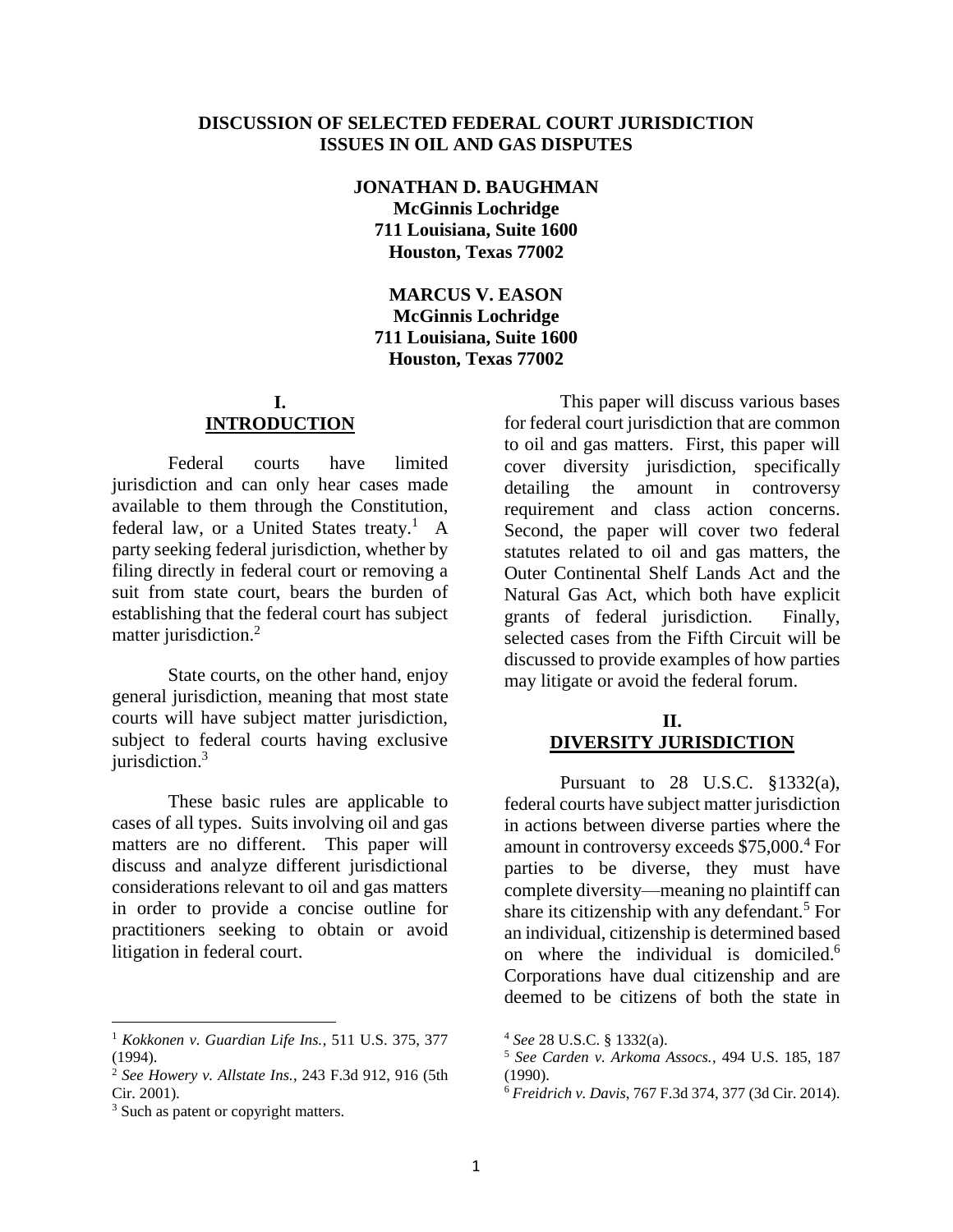which they were incorporated and the state of its principal place of business, subject to few exceptions.<sup>7</sup> On the other hand, citizenship for member-entities like partnerships, LLCs, or unincorporated associations is determined by the citizenship of the individual members instead of the state of organization. $8$ 

The party seeking federal jurisdiction bears the burden of proving that the amount in controversy exceeds the statutory threshold, excluding interest and costs.<sup>9</sup>

A plaintiff is entitled to plead its claim in any manner that avoids federal subject matter jurisdiction, subject to a goodfaith requirement concerning the amount in controversy.<sup>10</sup> A defendant can remove a case to federal court if it can show "to a legal certainty that the amount in controversy exceeds the statutory minimum $[.]$ <sup>''11</sup> The question is not the damages a plaintiff is likely to recover, but instead, what amount is actually in controversy between the parties.<sup>12</sup> The amount in controversy is measured as of the date of removal.<sup>13</sup>

## **A. Amount in Controversy**

In oil and gas matters, the amount in controversy requirement has frequently been the subject of judicial discussion.<sup>14</sup> The character of mineral production has led to disputes regarding the proper method of valuation in cases where the amount in controversy concerns the minerals in dispute. A recurring theme in these cases is determining the proper method for valuing the minerals at issue. Other questions,

 $\overline{\phantom{a}}$ 

however, are prevalent. For example, how does one approach the valuation of minerals when the minerals are undisturbed? What about when the valuation concerns minerals on nearby lands? These questions present a variety of issues for courts to consider when determining the amount in controversy.

As we will discuss, in order to successfully establish that the value of the mineral interests at stake exceeds the amount in controversy requirement, the party seeking federal jurisdiction must first establish that minerals exist on the subject property. The moving party must then provide evidence of the value of the underlying minerals. Evidence concerning the value of minerals on surrounding properties may be helpful if the moving party can connect those minerals to the minerals at issue.

The relationship between the characterization and valuation of minerals was discussed by the Sixth Circuit in *Northup Properties v. Chesapeake Appalachia*. <sup>15</sup> The question before the court was whether the amount in controversy requirement was met.<sup>16</sup> In its analysis, the court relied on the well-founded principle that the amount in controversy for actions seeking a declaratory judgment is based on the value of the object of the litigation; this was the case despite the fact the lease at issue had never produced minerals.<sup>17</sup> This dispute involved a lease termination case. The *Northup* court further emphasized the following "metrics" that could be used to value mineral interests for the amount in controversy analysis: "(1) the

 $728$  U.S.C. §1332(c)(1).

<sup>8</sup> *Grynberg v. Kinder Morgan Energy Partners*, 805 F.3d 901, 905–06 (10th Cir. 2015).

<sup>9</sup> *Usery v. Andarko Petroleum Corp.*, 606 F.3d 1017, 1018 (8th Cir. 2010).

<sup>10</sup> *Morgan v. Gay*, 471 F.3d 469, 474 (3d Cir. 2006).

<sup>11</sup> *Id.* (quoting *Samuel-Bassett v. KIA Motors Am., Inc.*, 357 F.3d 392, 398 (3d Cir. 2004)).

<sup>12</sup> *Lao v. Wickes Furniture Co.*, 455 F. Supp. 2d 1045, 1049 (C.D. Cal 2006).

<sup>13</sup> *Clean Air Council v. Dragon Int'l Group*, 2006 WL 2136246, at \*3 (M.D. Pa. July 28, 2006).

<sup>14</sup> *Northup Properties, Inc. v. Chesapeake Appalachia, L.L.C.*, 567 F.3d 767, 769-70 (6th Cir. 2009)

<sup>15</sup> *Id.* at 770-71.

<sup>16</sup> *Id.*

 $17 \, Id.$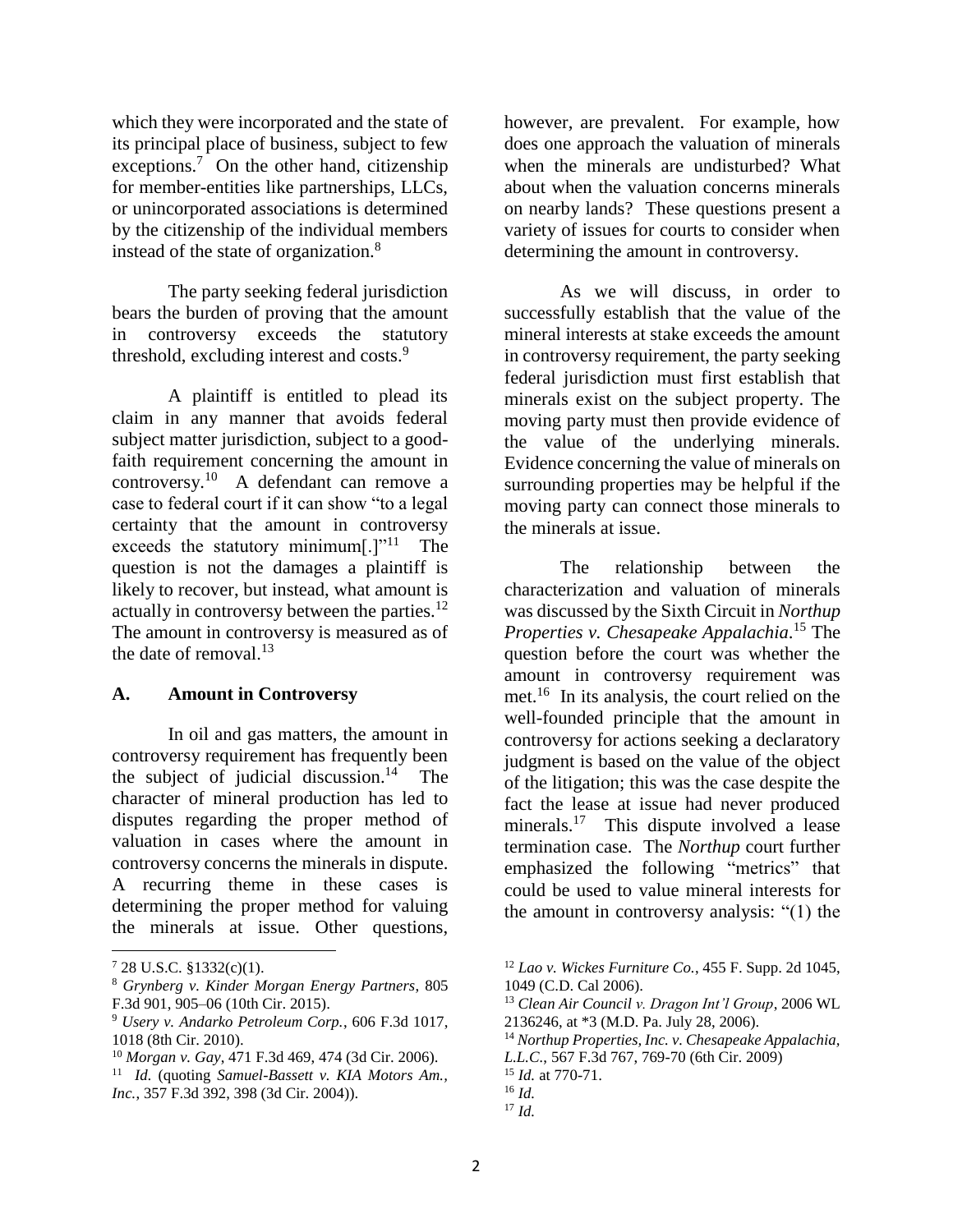tract's fair market value, […] (2) both fair market value and net value of the mineral interest, […] and (3) the diminished value of the land burdened with an oil-and-gas-lease or the increased value without the lease."<sup>18</sup>

In determining that the amount in controversy exceeded the jurisdictional threshold, the *Northup* court relied on Chesapeake's expert engineer, whose accounting of the mineral interests prevented the valuation "from becoming a matter of judicial stargazing."<sup>19</sup> Important to the court's ruling was the engineer's expert opinion that "(1) the 'future cash flows' from the natural gas well [would be] \$168,147; (2) the discounted present value of the well [was] between \$106,874 and \$131,426; (3) the value of the remaining undeveloped acreage of the entire leasehold estate [was] \$426,700; and (4) the initial cost of drilling the well [exceeded] \$75,000."<sup>20</sup> Notable was the court's decision to include the value of Chesapeake's loss of the mineral estate in its analysis. 21

In *Usery v. Anadarko Petroleum Corp.*, the court reached the opposite conclusion.<sup>22</sup> There, in appealing the denial of a motion to remand, the plaintiffs (Usery family) asserted that their mineral interest was worth less than \$75,000 and thus, federal jurisdiction was improper. $23$ Anadarko,

l

however, asserted that the value of mineral interests in dispute exceeded the threshold. $^{24}$ The court applied the "plaintiff viewpoint rule," which took into account the "actual value of the object of the suit" from the perspective of the plaintiff, notwithstanding the plaintiffs' claims that the amount in controversy was insufficient.<sup>25</sup> In reversing the district court's ruling that the amount in controversy was met, the Eighth Circuit determined that Anadarko's evidence was insufficient to show that the mineral lease at issue had a value exceeding the jurisdictional minimum.<sup>26</sup> Anadarko introduced evidence from a petroleum engineer with expertise in mineral valuations that a neighboring well had produced over \$400,000 worth of minerals.<sup>27</sup> However, Anadarko failed to introduce any evidence that the minerals at issue would be produced from the same shale as the neighboring well.<sup>28</sup> This failure precluded the court from finding that the amount in controversy was met because evidence concerning the value of the subject minerals was lacking.<sup>29</sup>

Compare these cases with *Sullivan v. Chesapeake Louisiana, L.P*. In *Sullivan*, the district court in the Western District of Louisiana granted plaintiff's motion to remand when the defendant failed to present summary-judgment type evidence related to the existence and value of the minerals at

- <sup>22</sup> *Usery v. Andarko Petroleum Corp.*, 606 F.3d 1017, 1020 (8th Cir. 2010).
- <sup>23</sup> *Id.* The lawsuit was a suit to quiet title to a mineral interest.

<sup>25</sup> *Id.* at 1019.

<sup>27</sup> *Id.* 

 $^{29}$  *Id.* 

<sup>18</sup> *Id.* at 770. In support thereof, the court cited the following cases: *Occidental Chem. Corp. v. Bullard*, 995 F.2d 1046, 1048 (11th Cir.1993) (using fair market value in assessing the amount in controversy, even though that value exceeded the contract price); *Thomas Well Serv., Inc. v. Williams Natural Gas Co.*, No. 93–4090–SAC, 1993 WL 393708, at \*2 (D. Kan. Sept. 8, 1993); *Perrin v. Tenneco Oil Co.*, 505 F. Supp. 23, 25 (W.D.Okla.1980); *Ehrenfeld v. Webber*, 499 F. Supp. 1283, 1293–94 (D.Me.1980) (finding the amount-in-controversy requirement unsatisfied where an expert witness testified that the market value of the tracts at issue amounted to \$3,500); *Ladner v. Tauren Exploration, Inc.*, No. 08–1725, 2009 WL 196021, at

<sup>\*2–3 (</sup>W.D. La. Jan. 27, 2009); *A.C. McKoy, Inc. v. Schonwald*, 341 F.2d 737, 739 (10th Cir.1965).

<sup>19</sup> *Northup Properties*, 567 F.3d at 771.

 $^{20}$  *Id.* 

<sup>21</sup> *See Id.* at 769.

<sup>24</sup> *Id.*

<sup>26</sup> *Id.* at 1020.

<sup>28</sup> *Id.*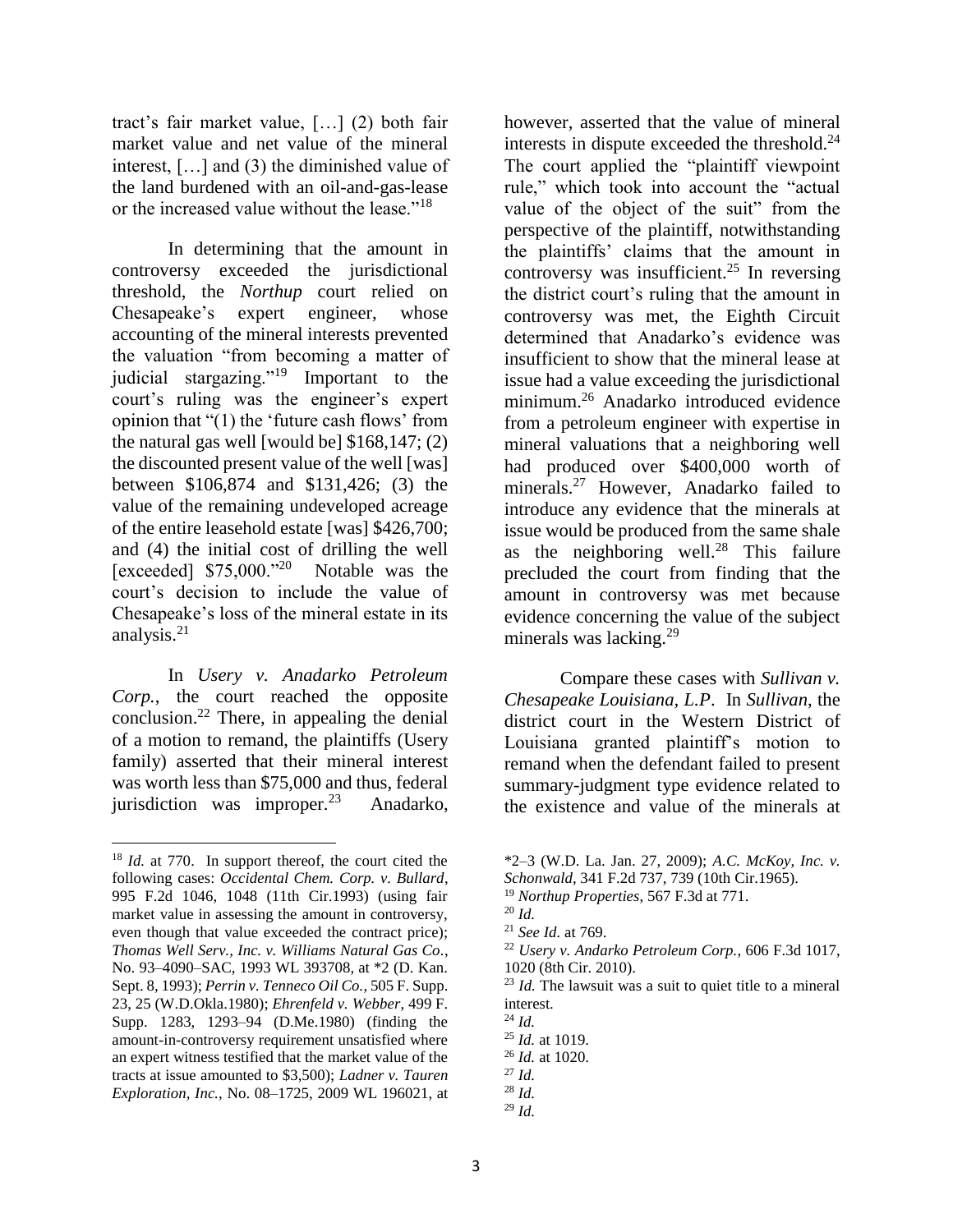stake. <sup>30</sup> In attempting to keep the matter in federal court, the defendant submitted press releases that referenced the production rates of wells drilled in the vicinity of the mineral interests at issue.<sup>31</sup> The district court remanded the case because Chesapeake failed to introduce any evidence (1) that there were minerals covered by the subject lease and (2) valuing the supposed minerals. $^{32}$ 

These cases show that the party seeking to establish that the amount in controversy requirement is met will have to present competent evidence that the value of the minerals interests exceeds the jurisdictional minimum. The best practice would be to present this evidence in the form of expert testimony so the appropriate burden is met.

## **B. Class Action Fairness Act ("CAFA")**

Prior to 2005, class action lawsuits were subject to the complete diversity rule mentioned above. This had the effect of greatly limiting class actions in federal court, at least in the diversity context, because the sheer number of plaintiffs in a proposed class increased the likelihood that complete diversity would be defeated.

The Class Action Fairness Act was enacted on February 18, 2005, after years of

 $\overline{a}$ 

Congressional pressure to overhaul the treatment of class action lawsuits. $33$  The main effect and purpose of CAFA was to expand federal diversity jurisdiction in class action lawsuits.<sup>34</sup> Under CAFA, federal jurisdiction was expanded to include class actions (1) with 100 or more class members (2) with an amount in controversy exceeding \$5 million, after all claims of the class are aggregated, and (3) where *any* class member is a citizen of a state different from *any*  defendant, or any member of the plaintiff class (or any defendant) is a foreign state or a citizen or subject of a foreign state.<sup>35</sup>

CAFA also made it easier for a defendant to remove a class action to federal court. First, CAFA removed the outer limit of one year in which a defendant may remove an action.<sup>36</sup> Second, CAFA removed the requirement that all defendants must consent to the removal.<sup>37</sup> Third, CAFA allowed a same-state defendant to remove when they were otherwise precluded from doing so.<sup>38</sup>

# **1. Citizenship under CAFA**

CAFA's changes to the diversity requirement greatly expand the availability of class actions to be litigated in federal court on a diversity basis.<sup>39</sup> In the oil and gas context, parties seeking to avoid state court now have an additional option in class action lawsuits

<sup>30</sup> *Sullivan v. Chesapeake Louisiana, L.P.*, 2009 WL 3735798, at \*2 (W.D. La. Nov. 6, 2009) (citing *Northup Properties*, 567 F.3d at 769-70).

<sup>31</sup> *Id.* at \*2.

<sup>32</sup> *Id.* 

<sup>33</sup> For a more in-depth discussion of CAFA, *see Oil & Gas Class Actions in Louisiana and the Class Action Fairness Act of 2005*. Jonathan D. Baughman, "Oil & Gas Class Actions in Louisiana and the Class Action Fairness Act of 2005" presented to the 54th Mineral Law Institute (2007).

<sup>34</sup> *Id.* 

 $35$  28 U.S.C. § 1332(d)(5)(B), (d)(2), (d)(6).  $36$  *Id.* § 1453(b).

<sup>37</sup> *Id.*; *Blockbuster, Inc. v. Galeno*, 472 F.3d 53, 56 (2d Cir. 2006).

<sup>38</sup>28 U.S.C. § 1453(b). CAFA also allows immediate, expedited appellate review of remand orders. 28 U.S.C. § 1453(c).

<sup>39</sup> To evaluate diversity under CAFA, a party's citizenship is determined as of the date of the filing of the complaint or amended complaint, or, if the case started by the initial pleading is not subject to federal jurisdiction, as of the date of service by the plaintiffs of an amended pleading, motion, or other paper, indicating the existence of federal jurisdiction. *Id.* § 1332(d)(7).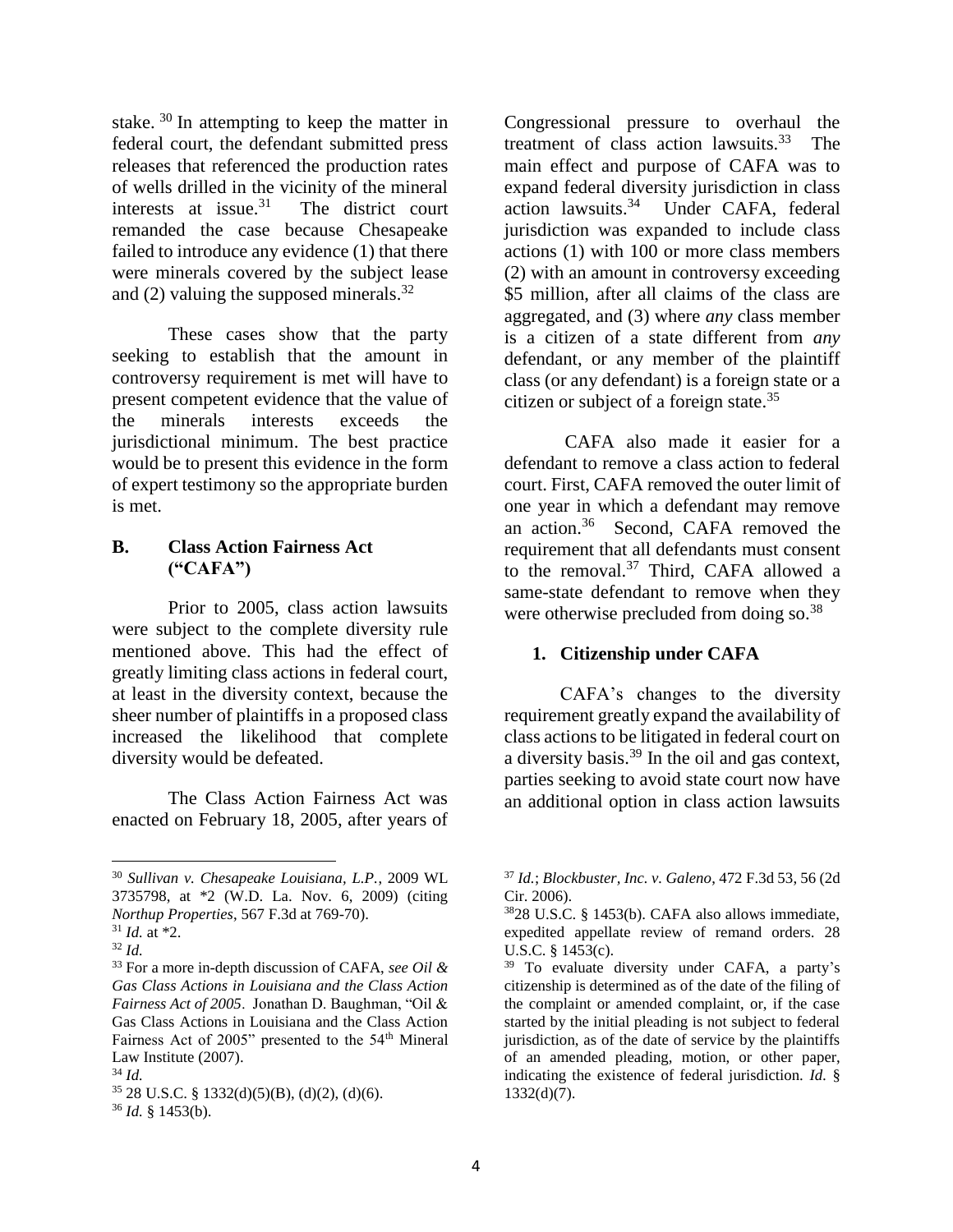due to CAFA's removal of the complete diversity requirement.

# **2. Amount in Controversy under CAFA**

The Fifth Circuit discussed the amount in controversy requirement under CAFA in *Robertson v. Exxon Mobil Corp.*  There, the court stated that the removing party could ask the court to make "common sense inferences" in determining that the amount in controversy exceeded the statutory minimum. <sup>40</sup> Despite the plaintiffs' assertion that the amount in controversy was not met, the court examined the plaintiffs' allegations and concluded that the amount in controversy requirement was satisfied.<sup>41</sup> The Fifth Circuit held that it was "more likely than not" that the amount in controversy exceeded the jurisdictional threshold given the injuries complained of, the nature of the claims, and the number of plaintiffs.<sup>42</sup>

While the *Robertson* ruling indicates that some latitude in inferring the amount of controversy is allowed, not every measure can be included. In the oil and gas context, for example, at least one circuit has held that statutory interest provisions applicable to the late payment of royalties cannot be aggregated with other damages for determining whether the required amount in controversy has been met. 43

In *Whisenant v. Sheridan Production Co., LLC*, the plaintiff class sued Sheridan Production Co. for underpayment of royalties.<sup>44</sup> Sheridan removed the case to federal court on the basis of diversity

 $\overline{\phantom{a}}$ 

jurisdiction pursuant to CAFA. The plaintiff class's motion to remand was subsequently denied and they appealed.<sup>45</sup> The district court determined that the alleged royalty underpayments totaled \$3,721,797, an amount less than the \$5 million CAFA requirement.<sup>46</sup> The issue before the court of appeals was whether to include statutory interest with the alleged underpayment damages in determining the amount of controversy. 47 In reversing the district court's decision, the Tenth Circuit held that the statutory interest arose solely by virtue of delay in payment of the royalties, and was not intended to be included with the amount in controversy analysis. <sup>48</sup> As a result, federal court jurisdiction did not exist under CAFA. This case could potentially be relevant to parties seeking to prove that the amount in controversy is met in royalty underpayment cases where statutory interest provisions apply.

## **3. Exceptions to CAFA**

While CAFA expands the availability of the federal forum in class action suits, there are many exceptions, some of which are briefly described here. These exceptions should be considered in class actions suits where federal diversity jurisdiction is implicated.

The "local controversy" exception requires a federal district court to decline jurisdiction if:

> (1) greater than two-thirds of the members of all proposed plaintiff classes

<sup>43</sup> *Whisenant v. Sheridan Production Co., LLC*, 627 Fed. Appx. 706 (2015) (unpublished). <sup>44</sup> *Id.* at 707. <sup>45</sup> *Id.*  <sup>46</sup> *Id.* at 708. <sup>47</sup> *Id.*  <sup>48</sup> *Id.* at 709.

<sup>40</sup> *Robertson v. Exxon Mobil Corp.*, 814 F.3d 236, 240 (5th Cir. 2015). The claims in this case related to alleged injuries stemming from an oil pipe-cleaning operation. *Id.* 

 $^{41}$ *Id.* at 241.

<sup>42</sup> *Id.*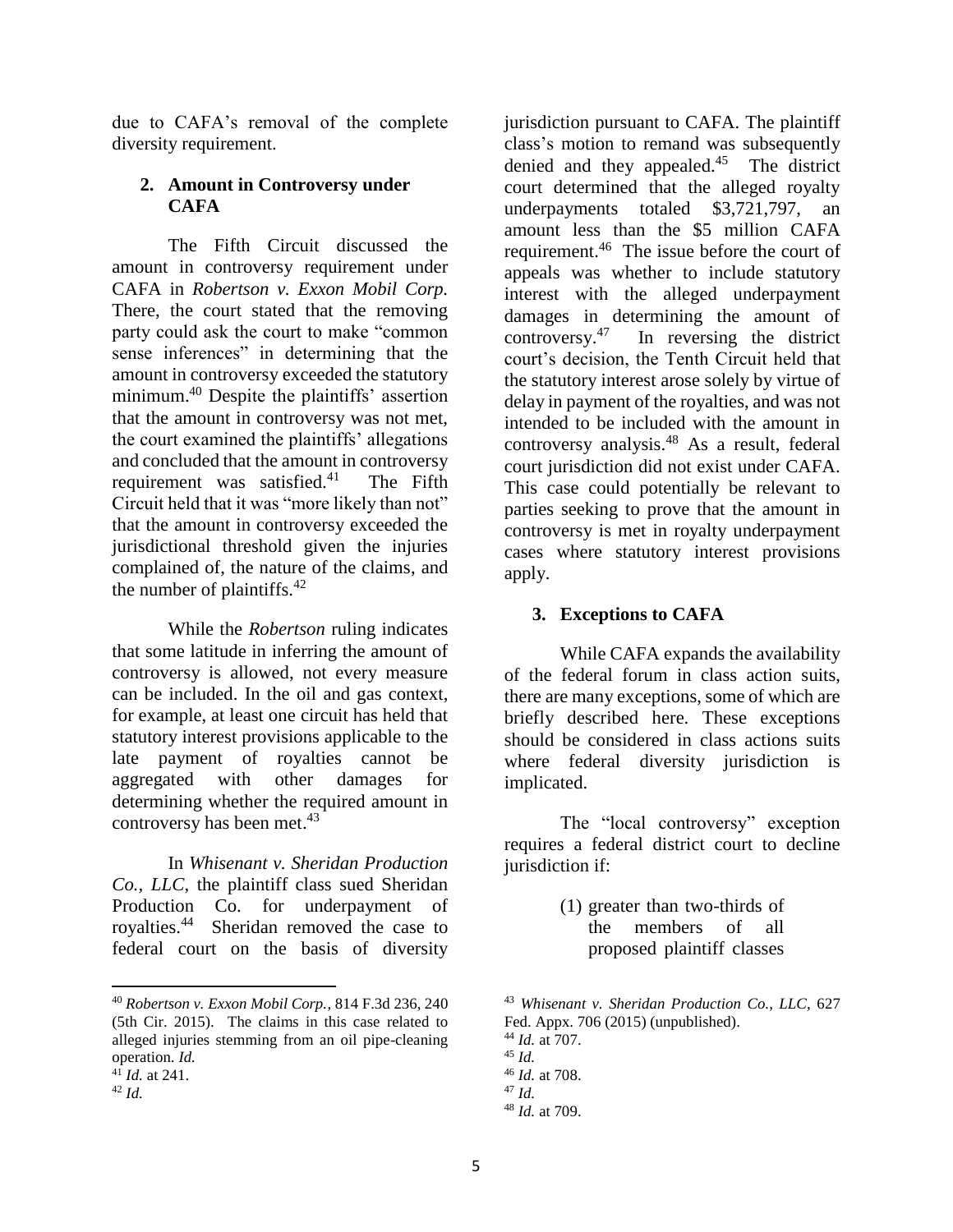in the aggregate are citizens of the State in which the action was originally filed;

- (2) at least one defendant is a defendant (a) from whom significant relief is sought by members of the plaintiff class; or (b) whose alleged conduct forms a significant basis for the claims asserted by the proposed plaintiff class; and (c) who is a citizen of the State in which the action was originally filed;
- (3) principal injuries resulting from the alleged conduct or any related conduct of each defendant were incurred in the State in which the action was originally filed; and
- (4) during the 3-year period preceding the filing of that class action, no other class action has been filed asserting the same or similar factual allegations against any of the defendants on behalf of the same or other persons.<sup>49</sup>

 $\overline{\phantom{a}}$ 

- <sup>53</sup> 28 U.S.C. § 1332(d)(5)
- <sup>54</sup> *Frazier v. Pioneer Americas LLC*, 455 F.3d 542, 546 (5th Cir. 2006); Additionally, there are other

The applicability of the local controversy exception tends to turn on the undefined terms "significant relief" and/or "significant basis." In determining whether the defendant's alleged conduct forms a significant basis of the claim, the court is to compare the alleged conduct of the in-state defendant with the conduct of the defendants as a whole.<sup>50</sup>

The "home state controversy" exception applies when (1) two-thirds or more of the plaintiff class and (2) all of the "primary defendants" are citizens of the state where the lawsuit was originally filed.<sup>51</sup> To determine if a defendant qualifies as a "primary defendant," the court will assume liability and examine (1) whether the defendant is the primary target of the allegations, (2) if the defendant is the party against whom the allegations are made, and (3) the defendant's losses as compared with its co-defendants.<sup>52</sup>

The "state-action" exception applies to all class actions where the primary defendants are states, state officials, or other governmental entities against whom the district court may be foreclosed from ordering relief.<sup>53</sup> For this exception to apply, all of the primary defendants must be states or other governmental entities.<sup>54</sup>

One discretionary exception, the "interest of justice" exception, permits a district court to decline jurisdiction "in the interests of justice and looking to the totality of the circumstances."<sup>55</sup> This exception only

 $49$  28 U.S.C. § 1332 (d)(4)(A)

<sup>50</sup> *See Kaufman v. Allstate N.J. Ins.*, 561 F.3d 144, 156 (3d Cir. 2009).

<sup>51</sup> *Id.* § 1332(d)(4)(B); *Watson v. City of Allen*, 821 F.3d 634, 640-41 (5th Cir. 2016).

<sup>52</sup> *Vodenichar v. Halcón Energy Props., Inc.*, 733 F.3d 497, 505–06 (3d Cir. 2013).

mandatory exceptions to CAFA that are less relevant to this article. One of those exceptions deals with securities litigation. 28 U.S.C. § 1332(d)(9)(A). Other exceptions deal with "mass actions," which are actions in which monetary claims of 100 or more putative class members are to be tried jointly as the claims involve common questions of law or fact. Those exceptions are not discussed here. <sup>55</sup> *Id.* § 1332(d)(3).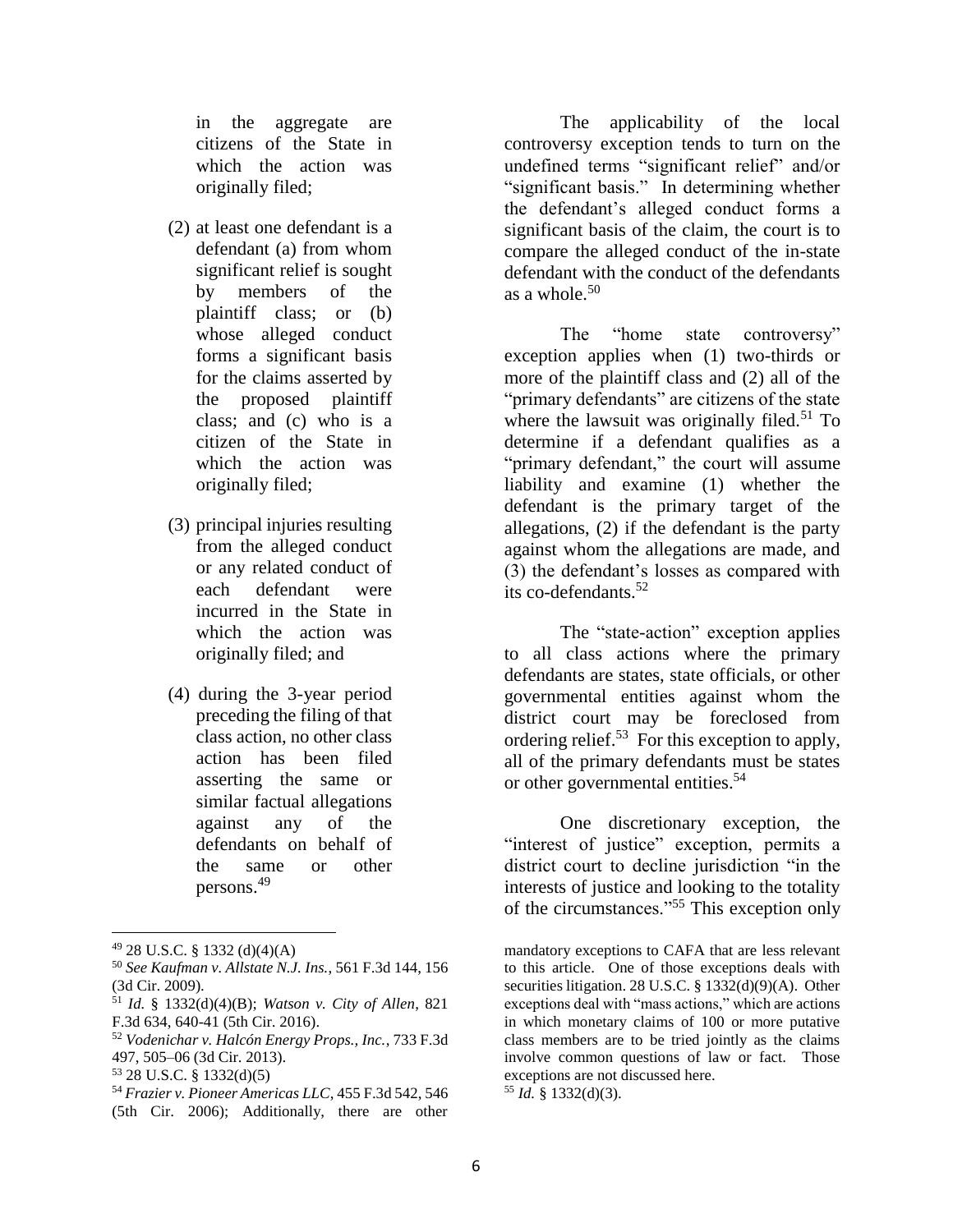applies when between one-third and twothirds of the class members and primary defendants are citizens of the state in which the action was originally filed.<sup>56</sup> In determining whether to apply this exception, district courts consider several factors, which are enumerated in §  $1332(d)(3).^{57}$ 

## **4. Class Certification**

Inherent in CAFA's application to the jurisdictional analysis discussed above is the ability of class members to sue on behalf of representative parties. To successfully apply for class certification, the moving party must assert (1) that the class is definable and ascertainable, (2) that the requirements of Federal Rule 23(a) are met, and (3) the action falls within one of the three categories enumerated in Federal Rule  $23(b)$ .<sup>58</sup>

The first prong, that the class is definable and ascertainable, is met when the parties can determine whether a particular member is part of the proposed class.<sup>59</sup>

The second prong requires the moving party to satisfy the obligations contained in Federal Rule 23(a). Rule 23(a) provides:

> One or more members of a class may sue or be sued as representative parties on behalf of all members only if (1) the class is so numerous that joinder of all members is impracticable; (2) there are

 $\overline{\phantom{a}}$ 

questions of law or fact common to the class; (3) the claims or defenses of the representative parties are typical of the claims or defenses of the class; and (4) the representative parties will fairly and adequately protect the interests of the class. 60

Class actions fall within the first category if the prosecution of separate suits would create the risk of (1) inconsistent rulings for different class members; or (2) rulings in one matter prejudicing the interests of putative class members in another. 61

Class actions fall in the second category if the class seeks declaratory or injunctive relief and such relief is appropriate against the defendant on grounds generally applicable to the putative class.<sup>62</sup> 

Class actions fall under the third 23(b) category if two requirements are met. First, common questions of law must predominate over issues related to individual class members.<sup>63</sup> Second, the class action vehicle must be more appropriate than other methods for the fair and efficient adjudication of the controversy.<sup>64</sup>

While this paper will not delve into the judicial analyses of class certification, a few recent United States Supreme Court decisions are worthy of mention for their

<sup>63</sup> *See* FED. R. CIV. P. 23(b)(3); see *also Amchem Prods.*, 521 U.S. at 615. <sup>64</sup> *Id.* 

<sup>56</sup> *Id.* 

<sup>57</sup> *Id.* 

<sup>58</sup> *See Wal-Mart Stores v. Dukes*, 564 U.S. 338, 345 (2011)

<sup>59</sup> *See John v. National Sec. Fire & Cas. Co.*, 501 F.3d 443, 445 (5th Cir. 2007).

 $60$  FED. R. CIV. P. 23(a). These requirements are typically referred to as (1) numerosity, (2) commonality, (3) typicality, and (4) adequacy of representation, and must be met for class certification.

*See Anderson Living Trust v. WPX Energy Production, LLC*, 306 F.R.D. 312, 319 (D.N.M. 2014).

<sup>61</sup> *Amchem Prods. V. Windsor*, 521 U.S. 591, 613-14 (1997).

<sup>62</sup> *See* FED. R. CIV. P. 23(b)(2); see *also Wal-Mart*, 564 U.S. at 360.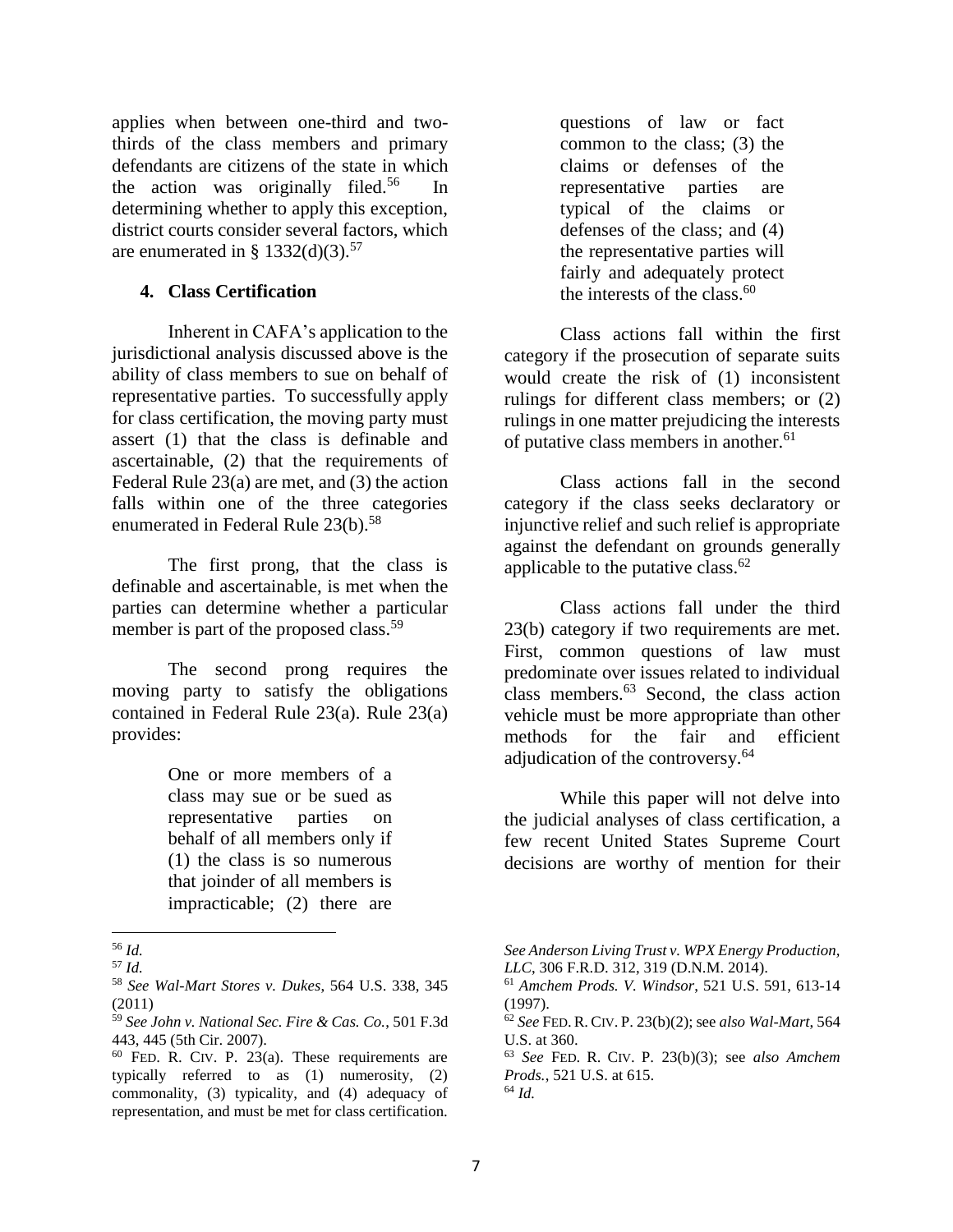restrictive reading of Rule 23(a) of the Federal Rules of Civil Procedure.

In *Wal-Mart Stores, Inc. v. Dukes*, the United States Supreme Court narrowed the commonality requirement in ruling that class certification filed on behalf of female Wal-Mart employees was improper.<sup>65</sup> The proposed class in *Wal-Mart* consisted of female employees of Wal-Mart who were challenging alleged discriminatory practices. <sup>66</sup> In analyzing the commonality requirement, the Court discussed that the common contention to the class must "be of such a nature that is capable of classwide resolution—which means that determination of its truth or falsity will resolve an issue that is central to the validity of each one of the claims in one stroke." $\frac{67}{7}$  The Court utilized this restrictive interpretation to hold that the commonality requirement was not satisfied because "significant proof that Wal-Mart operated under a general policy of discrimination" was lacking.<sup>68</sup>

The *Wal-Mart* ruling is significant because it changes the basis on which the commonality requirement is decided. Before *Wal-Mart*, commonality was present when there were common questions to the class, and the solution of a common issue would affect all or a significant number of the putative class members.<sup>69</sup> The *Wal-Mart*  ruling "heightened the standards for establishing commonality" so that now, the issue is dependent on whether the class

 $\overline{\phantom{a}}$ 

generates common answers that are capable of resolving the suit.<sup>70</sup>

The *Wal-Mart* rationale was extended in *Comcast Corp. v. Behrend*. In that case, the putative class brought an antitrust action against Comcast as a result of Comcast swapping customers with competitors and gaining regional domination over the cable markets.<sup>71</sup> The putative class of Comcast subscribers argued that the predominance requirement of Rule 23 was met because the class provided a method of measuring damages available to the class.<sup>72</sup> The class, however, did not present evidence that such a method was just or reasonable, or otherwise tie the method of damages to Comcast's actions.<sup>73</sup> The lower court agreed with the putative class and ruled that damages were capable of classwide measurement because the class put forward a method of calculating damages. 74

The Supreme Court disagreed and ruled that in order to satisfy the predominance requirement, the putative class should have tied the applicability of potential damages to the class with the claims asserted by the class.<sup>75</sup> Citing *Wal-Mart*, the Court stated that courts are required to conduct a more rigorous analysis to determine that the Rule 23 requirements are satisfied.<sup>76</sup>

The *Wal-Mart* and *Comcast* rulings heightened the requirements for establishing class certification. These rulings have also prompted increased scrutiny of other requirements for class certification, at least in

<sup>65</sup> See *Wal-Mart Stores,* 564 U.S. at 359.

<sup>66</sup> *Id.* 

<sup>67</sup> *Id.* at 350.

<sup>68</sup> *Id.* at 354 (internal quotations omitted).

<sup>69</sup> *Dvorin v. Chesapeake Exploration, LLC*, 2013 WL 6003433, at \*5 (N.D. Tex. 2013) (quoting *Forbush v.* 

*J.C. Penney Company, Inc.*, 994 F.2d 1101, 1106 (5th Cir. 1993) (internal quotations omitted).

<sup>70</sup> *Wal-Mart*, 564 U.S. at 350; *see M.D. v. Perry*, 675 F.3d 832, 839-40 (5th Cir. 2012).

<sup>71</sup> *Comcast v. Behrend*, 133 S.Ct. 1426, 1430-31 (2013). <sup>72</sup> *Id.* at 1432-33.

<sup>73</sup> *Id.* at 1434.

<sup>74</sup> *Id.* at 1432-33.

<sup>75</sup> *Id.* at 1433-34.

<sup>76</sup> *Id.* at 1434.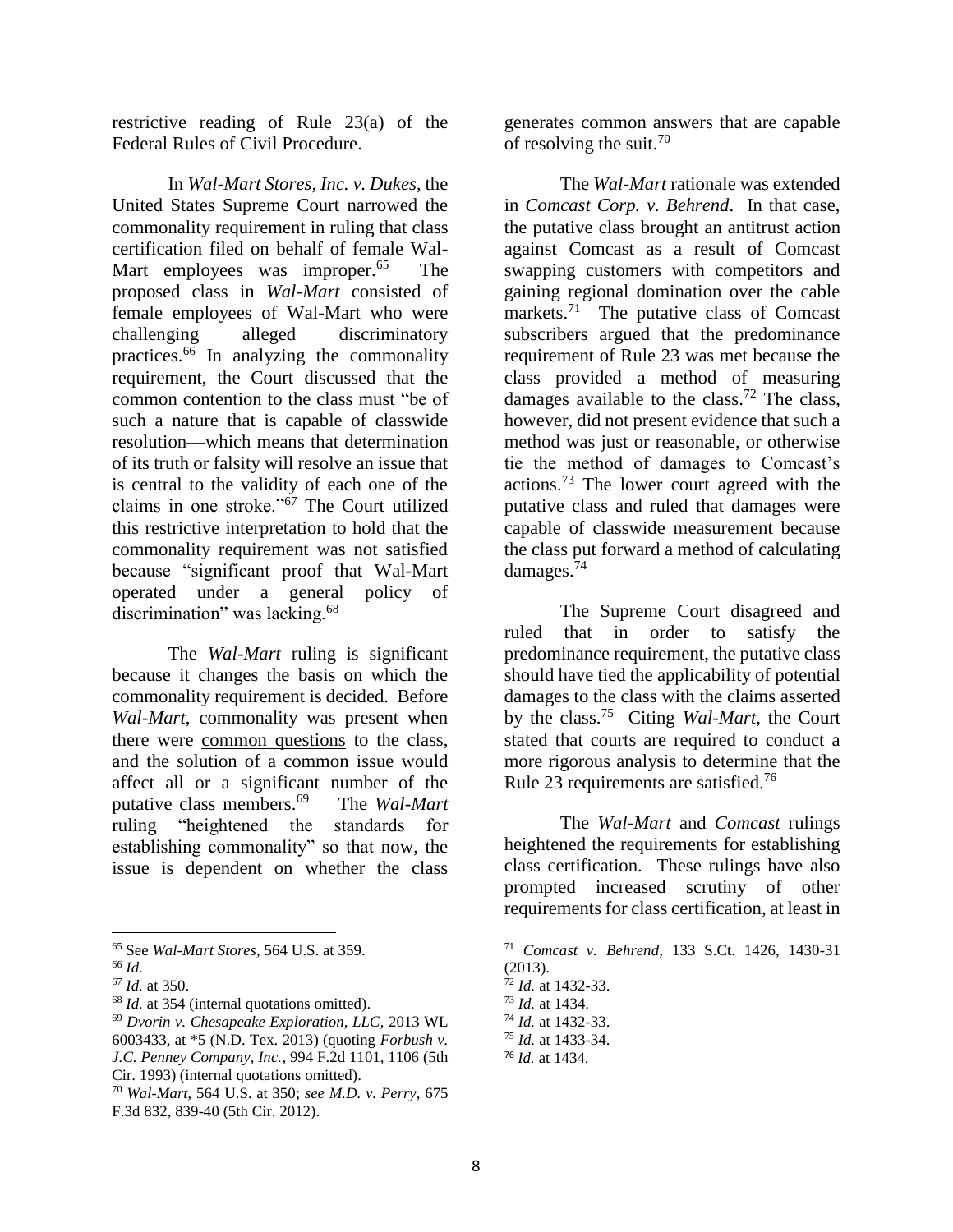regard to the ascertainability prong, which requires the members of the proposed class to be definite and ascertainable.

The Third Circuit, in building on *Wal-Mart*, adopted the rigorous analysis requirement with regard to the ascertainability prong in *Carrara v. Bayer Corp*. <sup>77</sup> Previously, the putative class could meet the ascertainability requirement by articulating the members of its class based on some objective criteria.<sup>78</sup> The *Carrera* court heightened this requirement and held that the putative class must instead show that the class is definable by reference, and its members can be identified in an economically practical matter.<sup>79</sup> This ruling means that the putative class must now show a method of determining its class members, and allows the opposing party to challenge the evidence used to classify the class.<sup>80</sup>

Some courts have refused to adopt the heightened ascertainability standard announced in *Carrera*, <sup>81</sup> and the matter remains undecided in the Fifth Circuit.

#### **5. Selected Cases**

At least in Texas federal court, *Wal-Mart* has already had the effect of narrowing the availability of class certification in the oil and gas context. In *Dvorin v. Chesapeake Exploration*, for example, the court relied on

l

<sup>81</sup> *Compare Walney v. SWEPI LP*, 2015 WL 5333541 (W.D. Pa. 2015) (finding that the ascertainability requirement was met when the class was defined as members signing a particular Pennsylvania oil and gas lease after a certain date) *with Abraham v. WPX Energy Production, LLC*, 317 F.R.D. 169 (D.N.M. 2016). In *Abraham*, the putative class was a group of royalty owners who owned a royalty in gas that was produced at one of three plants. *Id.* At 254-55. There, the court ruled that the ascertainability requirement

*Wal-Mart*'s "heightened commonality standards" in denying class certification, in part because the commonality requirement was lacking. $82$  There, the putative class filed suit complaining of royalty underpayments. <sup>83</sup>

Despite the fact that a common question predominated the class, the court ruled that the commonality requirement was not met because of the difference in lease language for the 70 leases at issue. $84$ Common answers, the court concluded, could not resolve the suit as a result of the various lease language among the leases held by the putative class.<sup>85</sup>

# **III. FEDERAL QUESTION JURISDICTION**

In addition to federal diversity jurisdiction, federal courts have subject matter jurisdiction in suits arising out of the Constitution, federal law, or a U.S. treaty.<sup>86</sup> Federal question jurisdiction turns on the "well-pleaded complaint rule," that is, federal question jurisdiction will attach when a federal question is apparent on the face of the plaintiff's complaint.<sup>87</sup> The "well-pleaded complaint rule" allows a plaintiff to keep its case in state court by only relying on state claims.<sup>88</sup> Federal question jurisdiction will not be conferred if the federal question is found in a defense or counterclaim.<sup>89</sup>

<sup>77</sup> *Carrera v. Bayer Corp.*, 727 F.3d 300 (3d Cir. 2013).

<sup>78</sup> *Id.* At 306.

<sup>79</sup> *Id.* At 307-08.

<sup>80</sup> *Id.* 

was not satisfied because there was no way to show which royalty owners' gas went to the specific plant in question, when there were three potential plants that the owners' gas was sent. *Id.* At 257-58.

<sup>82</sup> *Dvorin v. Chesapeake Exploration, LLC*, 2013 WL 6003433, at \*6 (N.D. Tex. 2013).

<sup>83</sup> *Id.* 

<sup>84</sup> *Id.* 

<sup>85</sup> *Id.*

<sup>86</sup> U.S. Const. art. 3, §2; 28 U.S.C. §1331.

<sup>87</sup> *Rivet v. Regions Bank*, 522 U.S. 470, 475 (1998).

<sup>88</sup> *Caterpillar, Inc. v. Williams*, 482 U.S. 386, 392 (1987).

<sup>89</sup> *Vaden v. Discovery Bank*, 556 U.S. 49, 60-61 (2009).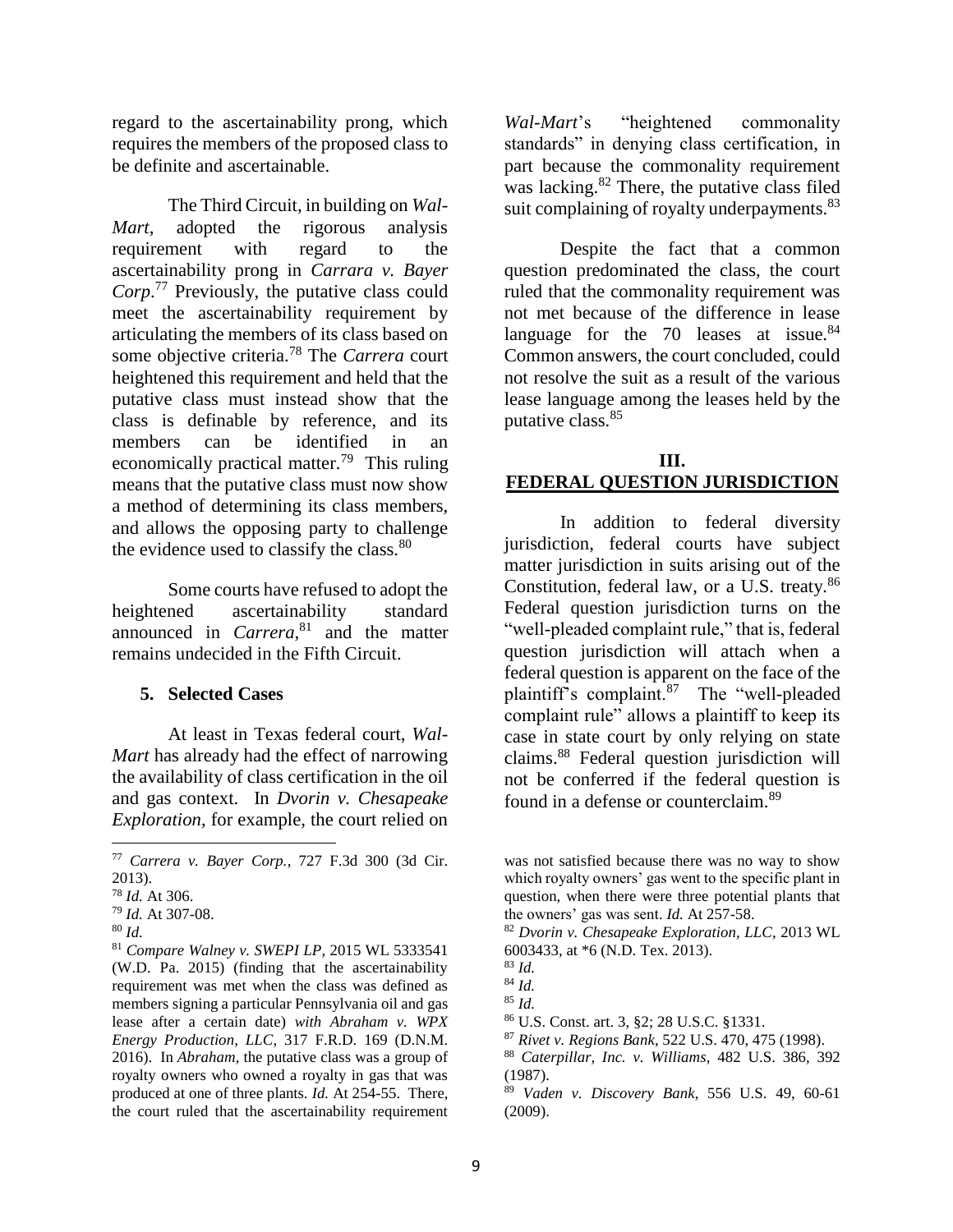For a matter to arise out of federal law, the suit must (1) assert a cause of action created by federal law, (2) assert a cause of action implied by federal law, or (3) involve a state claim with a substantial federal question.<sup>90</sup>

In the oil and gas context, the Outer Continental Shelf Lands Act and the Natural Gas Act, are two statutes that are subject to federal question analysis. While both acts have jurisdictional grants, they are applied in different ways. There are other federal statutes that may be implicated such as the National Environmental Policy Act (NEPA), Longshore & Harbor Workers' Compensation Act, and the Jones Act. These statutes will not be discussed in this paper.

# **A. Outer Continental Shelf Lands Act**

Prior to the early 1950s, oil and gas production in the coastal waters of the United States created tensions between the federal government and states regarding the ownership of minerals beneath the continental shelf. $91$  Twice, the Supreme Court of the United States restricted the states' ownership of the coastal minerals,

which only contributed to the growing tensions.<sup>92</sup> Furthering this momentum, Congress enacted the Submerged Lands Act (SLA), which asserted the federal government's dominion over the coastal minerals, save for three geographical miles from the states' coast. $93$  In 1953, Congress enacted the Outer Continental Shelf Lands Act ("OCSLA"), which built on the SLA and "extended the 'jurisdiction and control' of the United States to the 'seabed and subsoil of the entire Outer Continental Shelf adjacent to the shores of the United States…"<sup>94</sup>

The "OCSLA declares the Outer Continental Shelf to be an area of 'exclusive federal jurisdiction'" and extends federal law to the subsoil and seabed of the Outer Continental Shelf ("OCS").<sup>95</sup> Relevant to our discussion here are the (1) OCSLA provisions that confer federal subject matter jurisdiction and (2) OCSLA choice of law provisions. In reading, one should note that OCSLA jurisdiction does not impede on the state's coastal jurisdiction, which extends three nautical miles from the coast.

 $\overline{a}$ <sup>90</sup> *See Merrell Dow Pharms. v. Thompson*, 478 U.S. 804, 808, 813 (1986); *see Alexander v. Sandoval*, 532 U.S. 275, 286-87 (2001).

 $91$  The history of oil and gas production in the coastal waters of the United States is briefly outlined in *The Outer Continental Shelf Lands Act's Provision on Jurisdiction, Remedies, and Choice of Law.* David W. Robertson, *The Outer Continental Shelf Lands Act's Provisions on Jurisdiction, Remedies, and Choice of Law: Correcting the Fifth Circuit's Mistakes*, 38 J. MAR. L. & COM. 487 (2007).

<sup>92</sup> *United States v. California*, 332 U.S. 19, 38-39 (1947) ("Now that the question is here, we decide for reasons we have stated that California is not the owner of the three-mile marginal belt along its coast, and that the Federal Government rather than the state has paramount rights in and power over that belt, an incident to which is full dominion over the resources of the soil under that water area, including oil."); *United States v. Louisiana*, 339 U.S. 699, 705-06

<sup>(1950) (&</sup>quot;So far as the issues presented here are concerned, Louisiana's enlargement of her boundary emphasizes the strength of the claim of the United States to this part of the ocean and the resources of the soil under that area, including oil.").

<sup>93</sup> *See* Submerged Lands Act, 43 U.S.C. § 1302, 1312 ("SLA"); *see* Robertson, *supra* note 48. It is worth noting that the term "geographical mile" is a bit more (~6076 feet) than an English mile (5280 feet). Robertson, *supra* note 48.

<sup>94</sup> *See* Outer Continental Shelf Lands Act, 43 U.S.C. § 1331 et seq.; *Amoco Production Co. v. Sea Robin Pipeline Co.*, 844 F.2d 1202, 1205 (5th Cir. 1988) (citations withheld).

<sup>95</sup> *Gulf Offshore Co. v. Mobil Oil Corp*., 453 U.S. 473, 480 (1981). While the statute makes reference to the OCS as an area of "exclusive jurisdiction," case law is clear that the OCSLA does not divest a state court of concurrent jurisdiction. *Id.* at 481-82.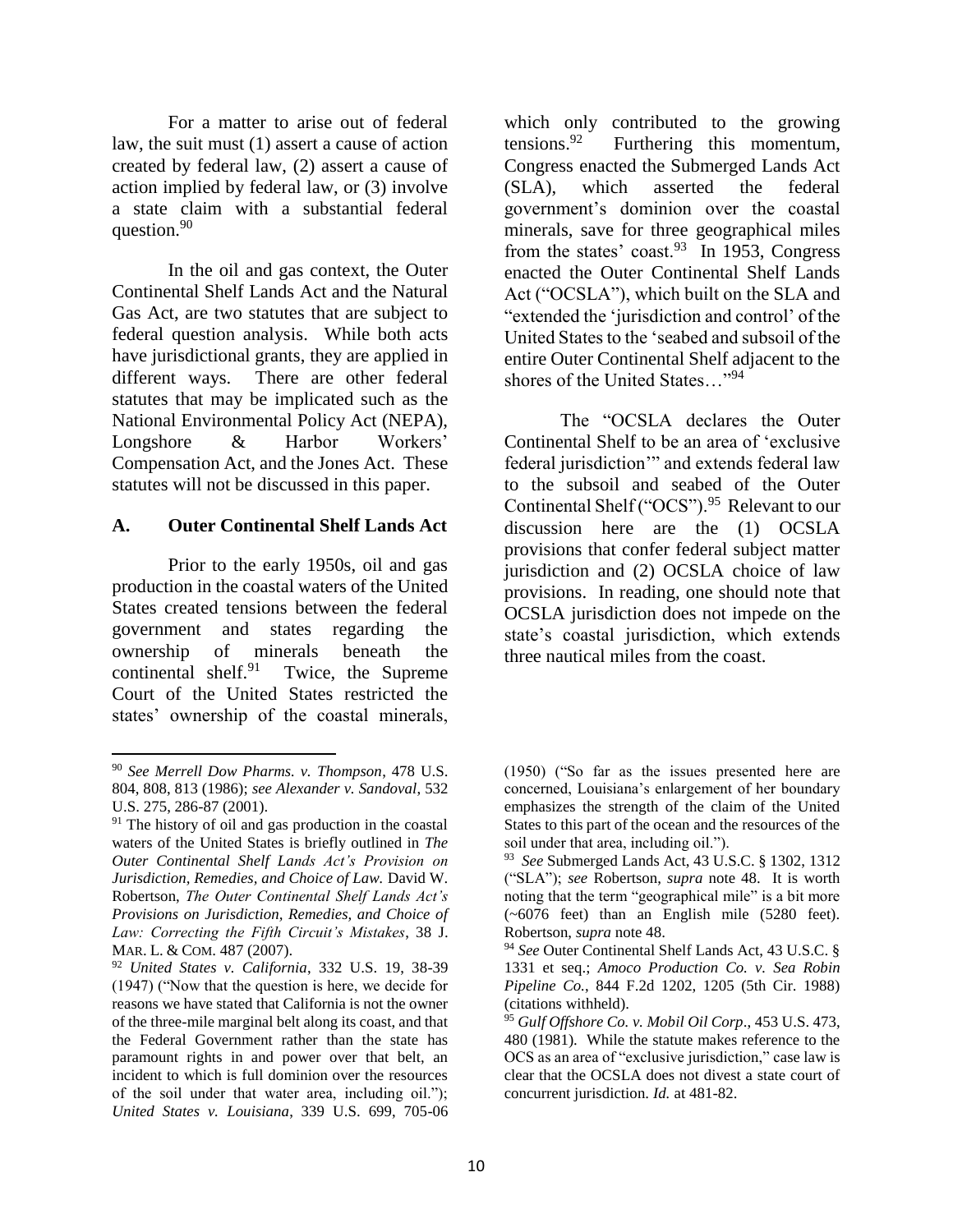## **1. OCSLA's Conferral of Federal Jurisdiction**

Section 1349 of the OCSLA creates the basis for federal subject matter jurisdiction:

> Except as provided in subsection (c) of this section, the district courts of the United States shall have jurisdiction of cases and controversies arising out of, or in connection with (A) any operation conducted on the outer Continental Shelf which involves exploration, development, or production of the minerals, of the subsoil and seabed of the outer Continental Shelf, or which involves rights to such minerals, or (B) the cancellation, suspension, or termination of a lease or permit under this subchapter. Proceedings with respect to any such case or controversy may be instituted in the judicial district in which any defendant resides or may be found, or in the judicial district of the State nearest the place the cause of action arose.<sup>96</sup>

"The Fifth Circuit has interpreted this language as straightforward and broad" and

 $\overline{a}$ 

its provisions do not need to be expressly invoked to confer jurisdiction. $97$  The question of whether an action may be brought in federal court under OCSLA has generally been reduced to a two-part test: (1) whether the activities causing the injury constituted an "operation" on the Outer Continental Shelf involving the exploration, development, or production of minerals, and (2) whether the action "arises out of, or in connection with the operation."<sup>98</sup> While courts and commentary have noted OCSLA's broad application, Section 1349 has not been free of judicial interpretation. 99

# **a. What constitutes an operation?**

The OCSLA contains lengthy and informational definitions of the terms "exploration," "development," and "production," yet provides no guidance as to what constitutes an "operation."<sup>100</sup> This has led to many courts discussing what an OCSLA "operation" entails.

In *Amoco Production Co. v. Sea Robin*, the meaning of "operation" as used in § 1349 formed at least part of the dispute.<sup>101</sup> Prior to the lawsuit, Sea Robin and Amoco executed a take-or-pay contract for the purchase of natural gas that was being produced from federally-owned reservoirs in the OCS.<sup>102</sup> Some time after the execution of the take-or-pay contract, Sea Robin notified Amoco that it would not purchase, nor pay, for the amount of natural gas contracted

<sup>96</sup> 43 U.S.C. § 1349(b)(1). Section 1349(c) concerns review of leasing programs and production plans.

<sup>97</sup> *In re DEEPWATER HORIZON*, 745 F.3d 157, 163  $(5<sup>th</sup> Cir. 2014).$ 

<sup>98</sup> *Id.* While the OCSLA describes the Outer Continental Shelf to be an area of "exclusive federal jurisdiction," nothing in the OCSLA prevents a state's concurrent jurisdiction. *Gulf Offshore Co*., 453 U.S. at 479, 480.

<sup>99</sup> *In re DEEPWATER HORIZON*, 745 F.3d at 163; *see*  Robertson, *supra* note 48.

<sup>100</sup> *See Amoco Production Co.*, 844 F.2d 1202, 1206 ( $5<sup>th</sup>$  Cir. 1988) ("Neither § 1331 nor any other section of the OCSLA gives express guidance as to the meaning of the undefined term 'operation' which appears in § 1349.").

<sup>&</sup>lt;sup>101</sup> See Amoco Production Co., 844 F.2d at 1206-07. This case sought to resolve a split among Louisiana federal district courts concerning jurisdiction in takeor-pay contracts. *See id.*at n. 19. <sup>102</sup> *Id.* at 1203, 1210.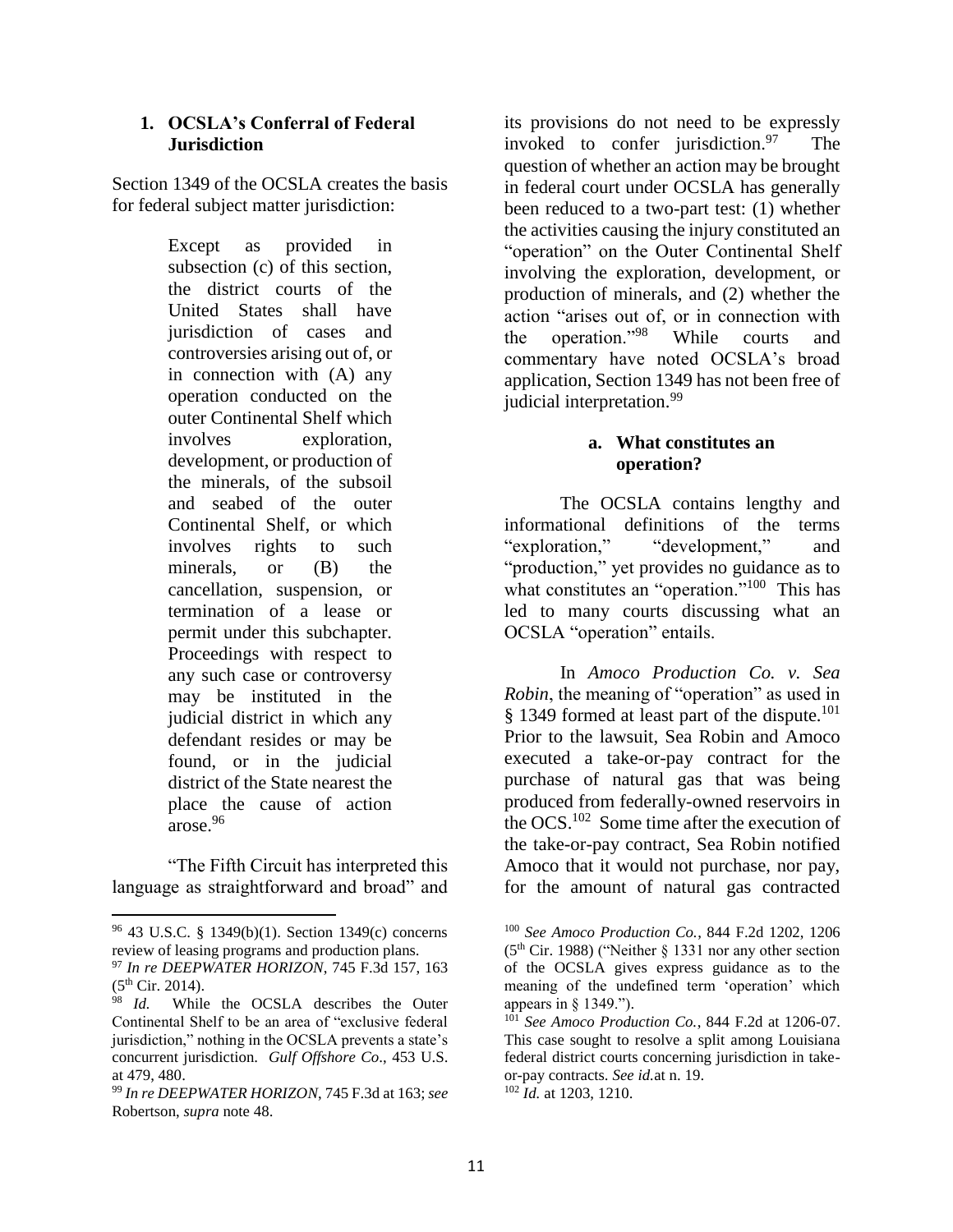for.<sup>103</sup> Shortly after this notification, Amoco filed suit in state court in Louisiana.<sup>104</sup> Sea Robin removed the action to federal court pursuant to the OCSLA; Amoco's motion to remand was denied and an appeal was filed.<sup>105</sup> In holding that the action arose out of the OCSLA, the Fifth Circuit analyzed the use of the term "operation" throughout the OCSLA, and determined that the term meant not only "some physical act" but also the "cessation of physical acts" so that the failure to comply with a take-or-pay provision constituted "operations" under the OCSLA.<sup>106</sup>

The Fifth Circuit extended this rationale in *EP Operating Ltd. Partnership v. Placid Oil Co.,* when it ruled that the underlying action involved an "operation" on the Outer Continental Shelf ("OCS"), despite the fact that the offshore facilities had lain dormant for more than three years.<sup>107</sup> In this case, EP Operating filed suit seeking a partition of offshore facilities that were shut down when the wells being serviced by the facilities were not producing in paying quantities.<sup>108</sup> The United States District Court dismissed the case for lack of subject matter jurisdiction because there was no "operation" on the Outer Continental Shelf as required by  $§$  1349.<sup>109</sup> The Fifth Circuit reversed on the basis that (1) operations had occurred on the OCS, (2) operations would be restarted, and (3) if the operations did not restart, the facilities would have to be removed from the  $OCS$ .<sup>110</sup>

*EP Operating Ltd. Partnership v. Placid Oil Co.*, 26 F.3d 563, 567 (5th Cir. 1994). *Id.* at 565-66. *Id.* at 567. *Id.* at 567-68.

The broad holdings of *Amoco Production* and *EP Operating* were based on two important rationales. First, the courts were cognizant of the notion that the OCSLA was intended to be a broad grant of federal jurisdiction, so that the efficient exploitation of federally-owned minerals could be protected and furthered.<sup>111</sup> This persuaded the court to assign broad definitions for key terms that support the conferral of federal jurisdiction.

Second, the courts acknowledged the considerations relevant to oil and gas disputes in affording a broad reading to the pertinent terms of  $§1349$ .<sup>112</sup> Specifically, the Fifth Circuit stated in *Amoco*:

> In resolving the question of jurisdiction under § 1349, we think this record safely permits the court to take judicial notice of certain operating considerations unique to oil and gas wells. These wells are not like mines for solid minerals, where one can mine as fast or slowly as one cares or even interrupt mining operations entirely for relatively long periods and be secure in the knowledge that whatever mineral wealth is there to be had will eventually be procured […] Pursuing these conceptual factors there is every reason to conclude also that the operation and

 $\overline{\phantom{a}}$ <sup>103</sup> *Id.* at 1204.

<sup>104</sup> *Id.* 

<sup>105</sup> *Id.*

<sup>106</sup> *Id.* at 1207.

<sup>111</sup> *Amoco Production Co.*, 844 F.2d at 1210; *see EP Operating Ltd. Partnership*, 26 F.3d at 569 ("Further, this broad reading of the jurisdictional grant of section 1349 is supported by the expansive substantive reach of the OCSLA.").

<sup>112</sup> *Amoco Production Co.*, 844 F.2d at 1210 (discussing the unique character of oil and gas wells); *see EP Operating Ltd. Partnership*, 26 F.3d at 569.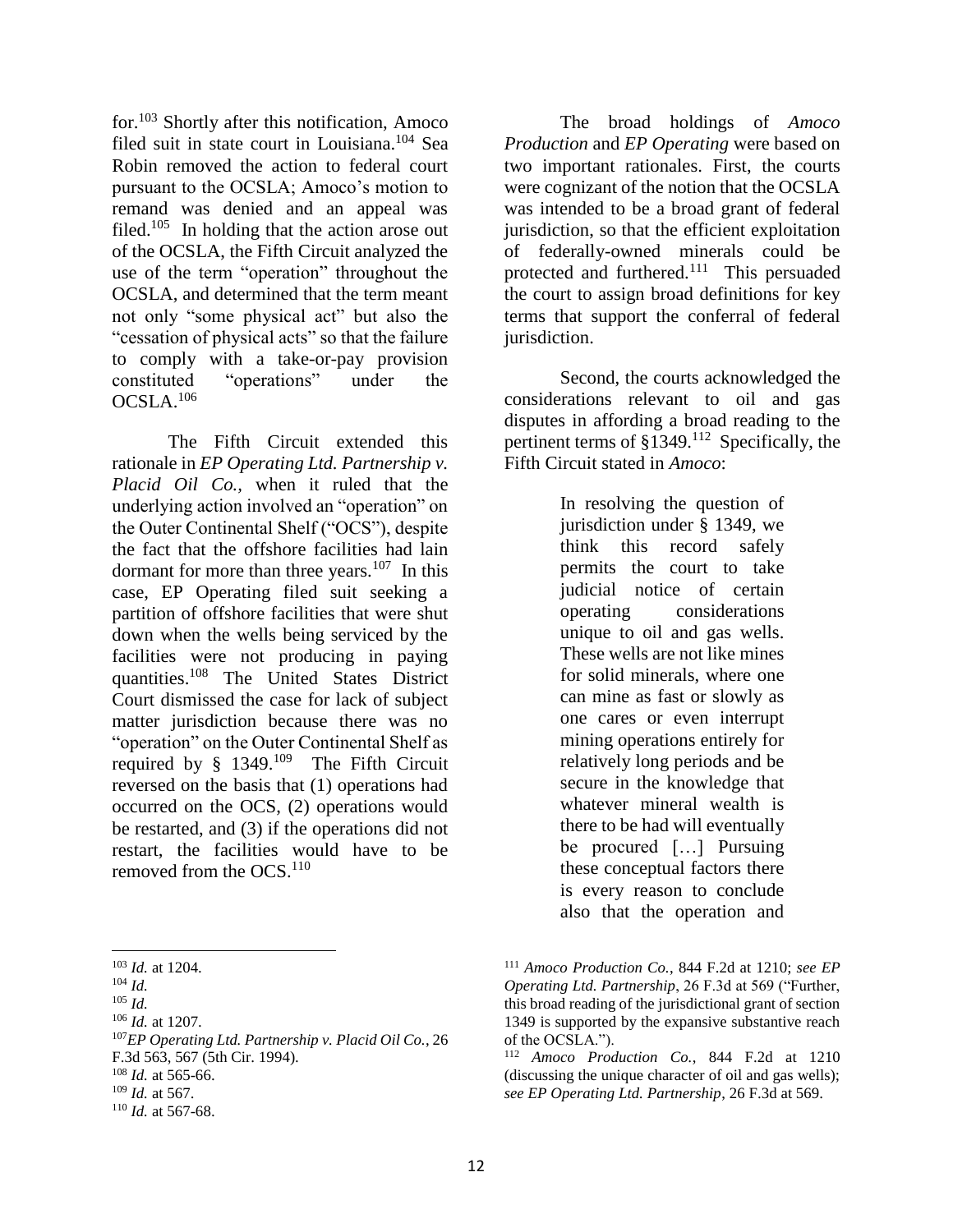controversy over such takeor-pay obligations will have consequences as to production of the well (and reservoir) in the sense of the productive process and productibility of the well/reservoir.

These considerations allow courts to broadly construe the jurisdictional provisions in support of the first prong in the two-prong jurisdictional test, as the Fifth Circuit did in *Amoco*.

# **b. What constitutes production, development, exploration?**

The statutory definitions of exploration, development, and production are as follows:

> "The term "exploration" means the process of searching for minerals, including (1) geophysical surveys where magnetic, gravity, seismic, or other systems are used to detect or imply the presence of such minerals, and (2) any drilling, whether on or off known geological structures, including the drilling of a well in which a discovery of oil or natural gas in paying quantities is made and the drilling of any additional delineation well after such discovery which is needed to delineate any reservoir and to enable the lessee to determine

whether to proceed with development and production…"

"The term "development" means those activities which take place following discovery of minerals in paying quantities, including geophysical activity, drilling, platform construction, and operation of all onshore support facilities, and which are for the purpose of ultimately producing the minerals discovered…"

"The term "production" means those activities which take place after the successful completion of any means for the removal of minerals, including such removal, field operations, transfer of minerals to shore, operation monitoring, maintenance, and work-over drilling..."<sup>113</sup>

It appears that the terms "exploration" and "development" are not as frequently litigated as the terms "production" or "operation." Perhaps this is because these terms are confined to the initial process of discovering minerals and the activities following thereafter.

The term "production," like the term "operation," is not as clear because "production" entails a broader set of activities than exploration or development. 114 In *Amoco*, the Fifth Circuit enlarged the definition of the term "production" to include

 $\overline{a}$  $113$  43 U.S.C. § 1333 (k)-(m).

<sup>114</sup> *Amoco Production Co.*, 844 F.2d at 1208 ("The statutory definitions indicate that exploration and development generally signify sets of activities that constitute preparation for production of the minerals

of the OCS. In this case, those preparations were complete and production had begun. It is the subsequent *cessation, suspension or reduction* of production which gives rise to the controversy.").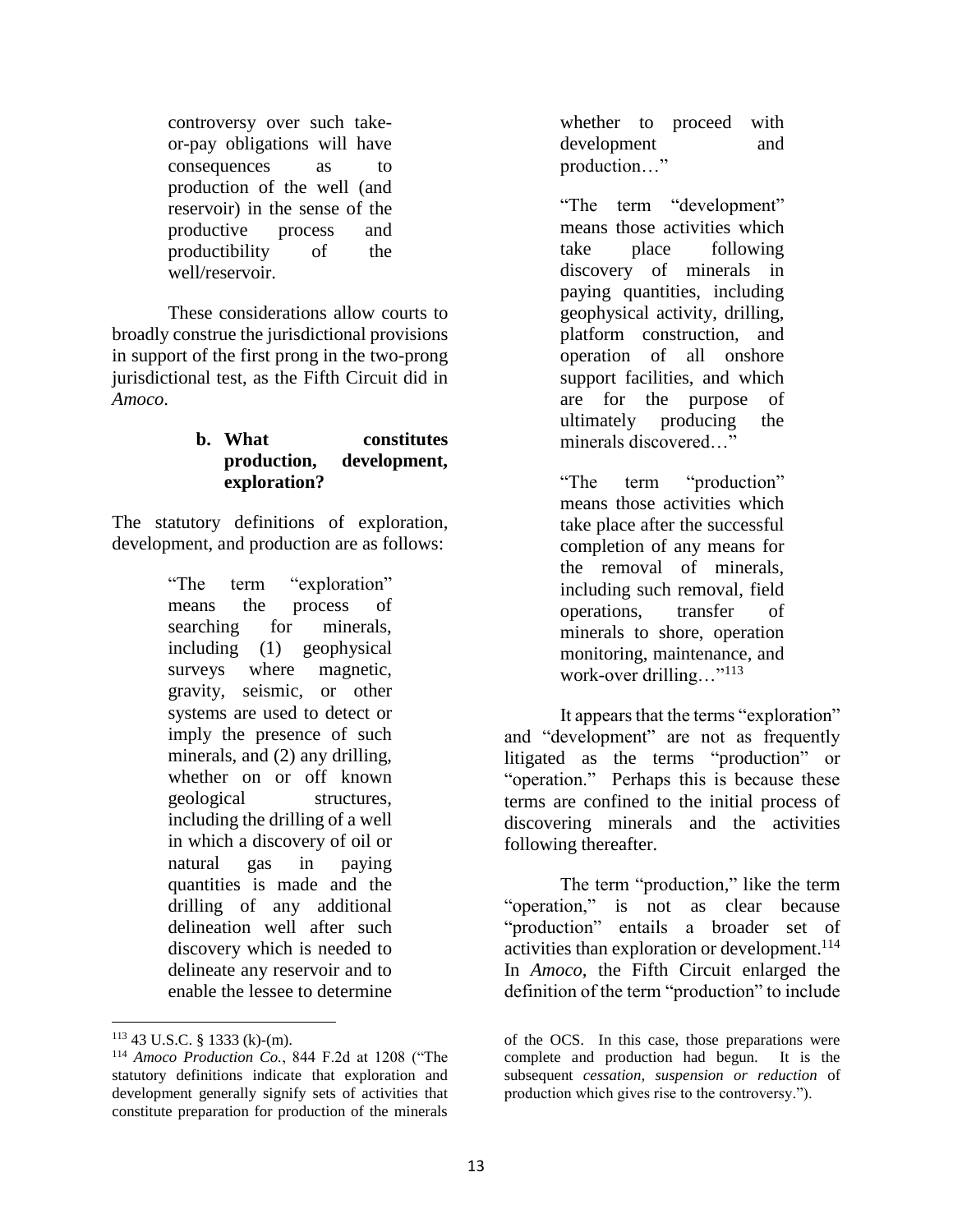the absence or cessation of production, as disputes concerning production would tend to threaten the total recovery of federallyowned minerals.<sup>115</sup> While this definition may not be intuitive, it is consistent with the Congressional intent for the disposition of matters involving federal minerals to occur in the federal forum.

## **c. What actions "arise out of" an OCSLA operation?**

The second inquiry a court must make in determining whether it has federal jurisdiction under OCSLA, is whether the action arises out of or is in connection with the OCSLA operation. In keeping with the broad reading of the OCSLA, case law is clear that only a "but-for" connection is required for an action to be deemed "arising out of" the operation.<sup>116</sup> This has led to grants of federal subject matter jurisdiction in a wide variety of cases, even ones that do not necessarily implicate oil and gas concerns.<sup>117</sup>

Fifth Circuit analysis regarding the "arising out of" language runs through two main cases: *Laredo Offshore Constructors v. Hunt Oil* and *Amoco Production*. 118

In *Laredo*, the plaintiff filed suit regarding payment for the partial construction of a platform that was to be affixed to the  $OCS.<sup>119</sup>$  Laredo sought dismissal on the theory that Congress did not intend for the OCSLA to extend to contractual matters, despite the fact that the specific provision at issue related only to the construction of the platform.<sup>120</sup> In highlighting Congress' intent to establish federal control of the minerals on the OCS, the Fifth Circuit ruled that the action arose out of the OCSLA operation because the alleged contract breach related specifically to the building of a platform that was to be placed on the OCS.<sup>121</sup>

The second main case regarding the "arising out of" language is *Amoco Production*. As discussed earlier, the court in *Amoco Production* held that a dispute regarding a take-or-pay contract was subject to federal jurisdiction under the OCSLA.<sup>122</sup> In finding that the action arose out of the OCSLA, the court was persuaded by the statute's intent to regulate and protect the production of federal-owned minerals.<sup>123</sup> The court's holding was explicitly based on the "immediate bearing" that take-or-pay contract rights had on the production of federally owned minerals, and thus clearly arose out of the OCSLA according to the court. 124

These two approaches have the effect of conferring federal jurisdiction in almost every action that involves oil and gas activity on the OCS. As long as the party seeking

<sup>119</sup> *Laredo Offshore Constructors, Inc. v. Hunt Oil Co.*, 754 F.2d 1223, 1225 (5th Cir. 1985).

 $\overline{a}$ <sup>115</sup> *Id.* at 1210; *see EP Operating Ltd. Partnership*, 26 F.3d at 568-69.

<sup>116</sup> *In re DEEPWATER HORIZON*, 745 F.3d at 163.

<sup>117</sup> *See in re DEEPWATER HORIZON*, 745 F.3d 157 (holding that statutory claims for injury to wildlife arose out of the OCSLA operation when the injury was wholly situated in state territorial waters); *see, e.g.*, *Hufnagel v. Omega Serv. Indus., Inc.*, 182 F.3d 340, 350 (5th Cir. 1999) (finding federal jurisdiction where worker fell from stationary drilling platform); *Tenn. Gas Pipeline Hous. Cas. Ins. Co.*, 87 F.3d 150, 155 (5th Cir. 1996) (finding federal jurisdiction in boat accident case where there was no connection to the underlying minerals).

<sup>118</sup> *Brooklyn Union Exploration Co., Inc. v. Tejas Power Corp.*, 930 F. Supp 289, 291 (S.D. Tex. 1996) ("Since the rendering [of] Laredo and [Amoco], the Fifth Circuit has decided all jurisdictional issues concerning contractual disputes under Section  $1349(b)(1)(a)$  strictly through application of the principles established in those opinions.")

<sup>120</sup> *Id.* at 1226-27.

<sup>121</sup> *Id.* at 1226-28.

<sup>122</sup> *See Amoco Production*, 844 F.2d at 1210.

<sup>123</sup> *Id.*  $124$  *Id.*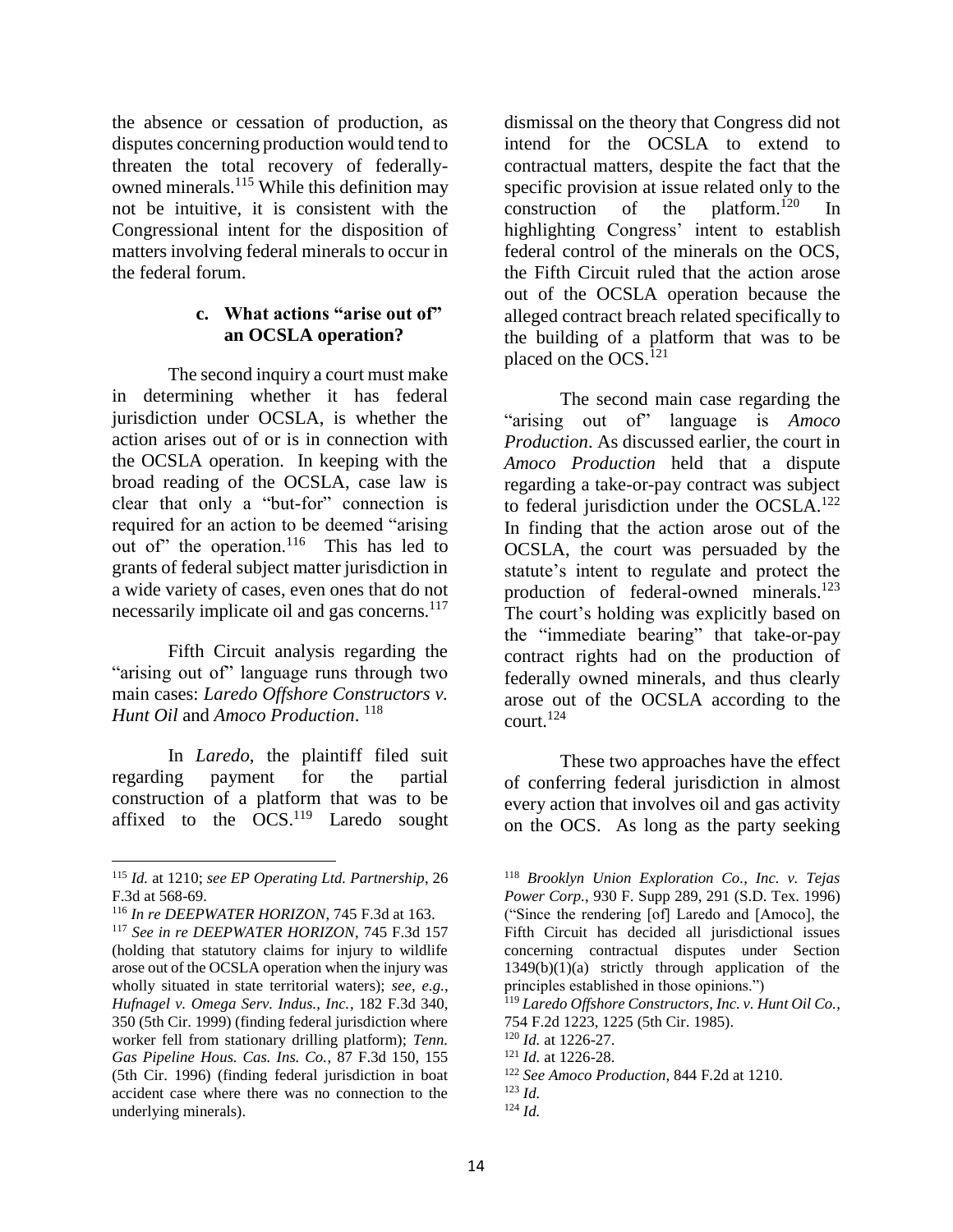federal jurisdiction can fashion an argument that the action involves the OCS directly (personal injury on OCS) or indirectly (postproduction breach of contract that threatens the future flow of production), the broad grant of jurisdiction will be controlling.

# **2. When is the OCSLA unavailable to confer federal jurisdiction?**

As explained above, courts have broadly applied the jurisdictional provision of the OCSLA in support of federal subject matter jurisdiction. For those wishing to defeat federal jurisdiction, it would be necessary to rebut at least one prong of the two-prong test; that is, one must show that the activity causing the injury was not an operation on the OCS that involved the exploration, development or production of minerals, or show that the action did not arise out of the operation. The cases where the courts were found not to have jurisdiction are generally contractual actions where the underlying breach was merely connected to the OCS operation rather than one arising from it. 125

In *Plains Gas Solutions v. Tennessee Gas Pipeline*, the district court granted plaintiffs' motion to remand on the basis that the alleged activities causing the injury did not constitute an operation on the OCS.<sup>126</sup> In that case, plaintiff brought suit in state court, complaining of defendants' breach of a gasprocessing contract.<sup>127</sup> The plaintiff claimed that its plants were deprived of natural gas when the defendant pipeline company

assigned its contract to another pipeline company.<sup>128</sup> The court remanded the case to state court because the actions complained of were not "operations" as they did not constitute physical acts. $129$  The only physical act, the court explained, was the closure of a gas valve, which occurred on-shore, long after the gas was extracted from the  $OCS$ .<sup>130</sup> In ruling, the court noted the broad application of the OCSLA was not limitless. 131

Similarly, a court will not have federal jurisdiction in an action under the OCSLA if resolution of the matters does not implicate the exploitation of minerals on the OCS. In *Brooklyn Union Exploration v. Tejas Power*, for example, the underlying dispute that formed the basis of the lawsuit concerned price recalculation provisions in an expired contract for the sale of gas. $132 \text{ In}$ dismissing the case for lack of subject matter jurisdiction, the court noted that resolution of the pertinent issues in the lawsuit would not alter the flow of production of federally owned minerals because the contract at issue had expired three years earlier.<sup>133</sup> This finding precluded jurisdiction on the basis that Congress did not intend for the OCSLA to cover matters that would have no bearing on production on the OCS.<sup>134</sup>

# **3. OCSLA's Choice of Law Provision**

Perhaps the more interesting section of the OCSLA is the choice of law provision found in 43 U.S.C. § 1333. Section 1333(a)(1) extends the Constitution and laws

 $\overline{\phantom{a}}$ <sup>125</sup> *See Brooklyn Union Exploration Co., Inc. v. Tejas Power Corp.*, 930 F. Supp 289, 291–92 (S.D. Tex. 1996); *see also Plains Gas Solutions, LLC v. Tennessee Gas Pipeline Co., LLC*, 46 F. Supp. 3d 701, 705-06 (S.D. Tex 2014).

<sup>126</sup> *Plains Gas Solutions*, 46 F. Supp. 3d at 706.

<sup>127</sup> *Id.* at 705-06.

<sup>128</sup> *Id.* 

<sup>129</sup> *Id.* at 706.

<sup>130</sup> *Id.* 

<sup>131</sup> *Id.* at 704-05 (citing *In re DEEPWATER HORIZON*, 745 F.3d at 163 ("[O]ne can hypothesize a 'mere connection' between the cause of action and the OCS operation too remote to establish federal jurisdiction.")). It is worth noting that while this case is instructive, it is not binding precedent in the Fifth Circuit.

<sup>132</sup> *Brooklyn Union*, 930 F. Supp. at 291-92. <sup>133</sup> *Id.*

<sup>134</sup> *Id.*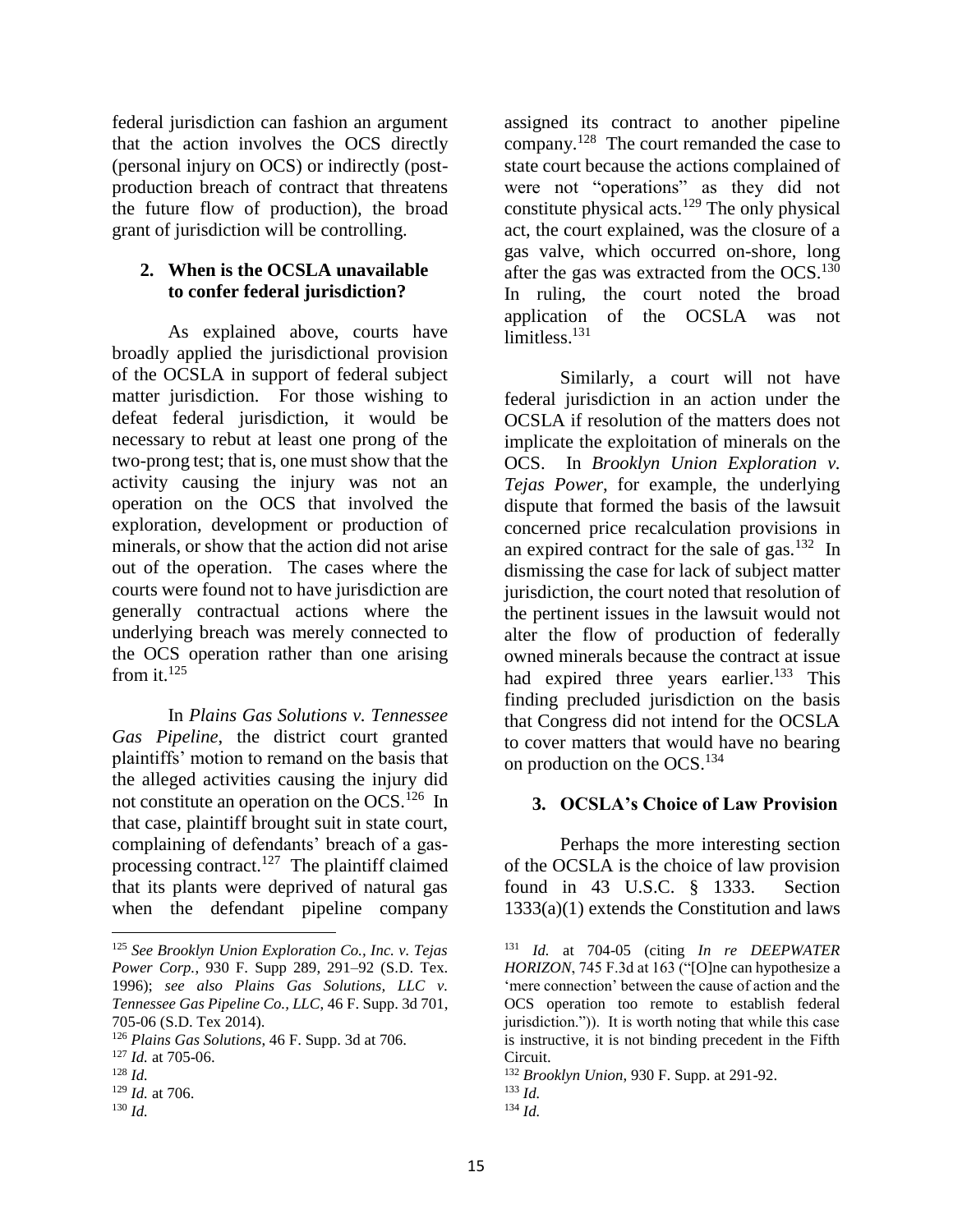of the United States to the subsoil and seabed of the OCS, and to "all artificial islands, and all installations and other devices permanently or temporarily attached to the seabed, which may be erected thereon for the purpose of exploring for, developing, or producing resources therefrom, or any such installation or other device (other than a ship or vessel) for the purpose of transporting such resources."<sup>135</sup> To account for gaps in federal law, Section  $1333(a)(2)(A)$ , borrows state law as surrogate federal law, assuming the state is not in contravention to federal law.<sup>136</sup>

> The purpose of the [OCSLA] was to define a body of law applicable to the seabed, the subsoil, and the fixed structures…on the outer Continental Shelf. That this law was to be federal law of the United States, applying state law only as federal law and only when not inconsistent with applicable federal law, is made clear by the language of the Act. $137$

To determine if state law is to be borrowed, a three-part analysis occurs: "(1) [t]he controversy must arise on a situs covered by OCSLA (i.e. the subsoil, seabed, or artificial structures permanently or temporarily attached thereto); (2) federal maritime law must not apply of its own force; and (3) the state law must not be inconsistent with federal law<sup>"138</sup>

### **a. OCSLA situs requirement**

The first requirement, the situs requirement, dictates that the action causing injury, at least in a tort case, occurs on a platform or other OSCLA covered situs (as opposed to on a ship traveling in navigable waters) as enumerated in § 1333 (a)(2)(A).<sup>139</sup> In satisfying the situs requirement in contract matters, the Court will look to "where the work under the contract was performed."<sup>140</sup>

## **b. Application of maritime law**

The second determination requires the underlying activity to be non-maritime.<sup>141</sup> "In a definition highly oversimplified which would exclude a myriad of contracts obviously maritime, one authority stated, '[t]he only question is whether the transaction relates to ships and vessels, masters and mariners, as the agents of commerce…'<sup>142</sup> In *Laredo*, the court stated that a "significant relationship to traditional maritime activities" was necessary to invoke admiralty jurisdiction.<sup>143</sup> There is, however, no test. In contract actions, for example: "What constitutes maritime character is not determinable by rubric. The Supreme Court has resorted to the observation that a contract is maritime if it has a 'genuinely salty

 $\overline{\phantom{a}}$ <sup>135</sup> OCSLA, § 1333(a)(1).

<sup>136</sup> *Id*. § 1333(a)(2)(A); *In re DEEPWATER HORIZON*, 745 F.3d at 165; *Gulf Offshore Co.*, 453 U.S. 473.

<sup>137</sup> *Rodrigue v. Aetna Casualty and Surety Co.*, 395 U.S. 352, 355-56 (1969).

<sup>138</sup> *Union Texas Petroleum Corp. v. PLT Engineering, Inc.*, 895 F.2d 1043, 1047 (5th Cir. 1990) (citing *Rodrigue*, 395 U.S. at 1839). The choice of law provision in the OCSLA controls, regardless of contrary contractual choice of law provisions. *Snyder Oil Corp. v. Samedan Oil Corp.*, 208 F.3d 521, 524 (5th Cir. 2000).

<sup>139</sup> *Grand Isle Shipyard, Inc. v. Seacor Marine*, *LLC*, 589 F.3d 778, 784 (5th Cir. 2009). If the tort were to occur on navigable waters, maritime law, not state law would apply. *Id.* 

<sup>&</sup>lt;sup>140</sup> *Id.* at 785. This is true even when the contractual claim is based on an underlying tort. *See Id.* (discussing confusion from court opinions that base contractual situs on the situs of the underlying, this is especially important in indemnity cases).

<sup>141</sup> *Union Texas Petroleum Corp.*, 895 F.2d at 1048.

<sup>142</sup> *Id.* at 1048 (citing *Kossick v. United Fruit Co.*, 365 U.S. 731, 736 (1961)).

<sup>143</sup> *Laredo Offshore Constructors*, 754 F.2d at 1231.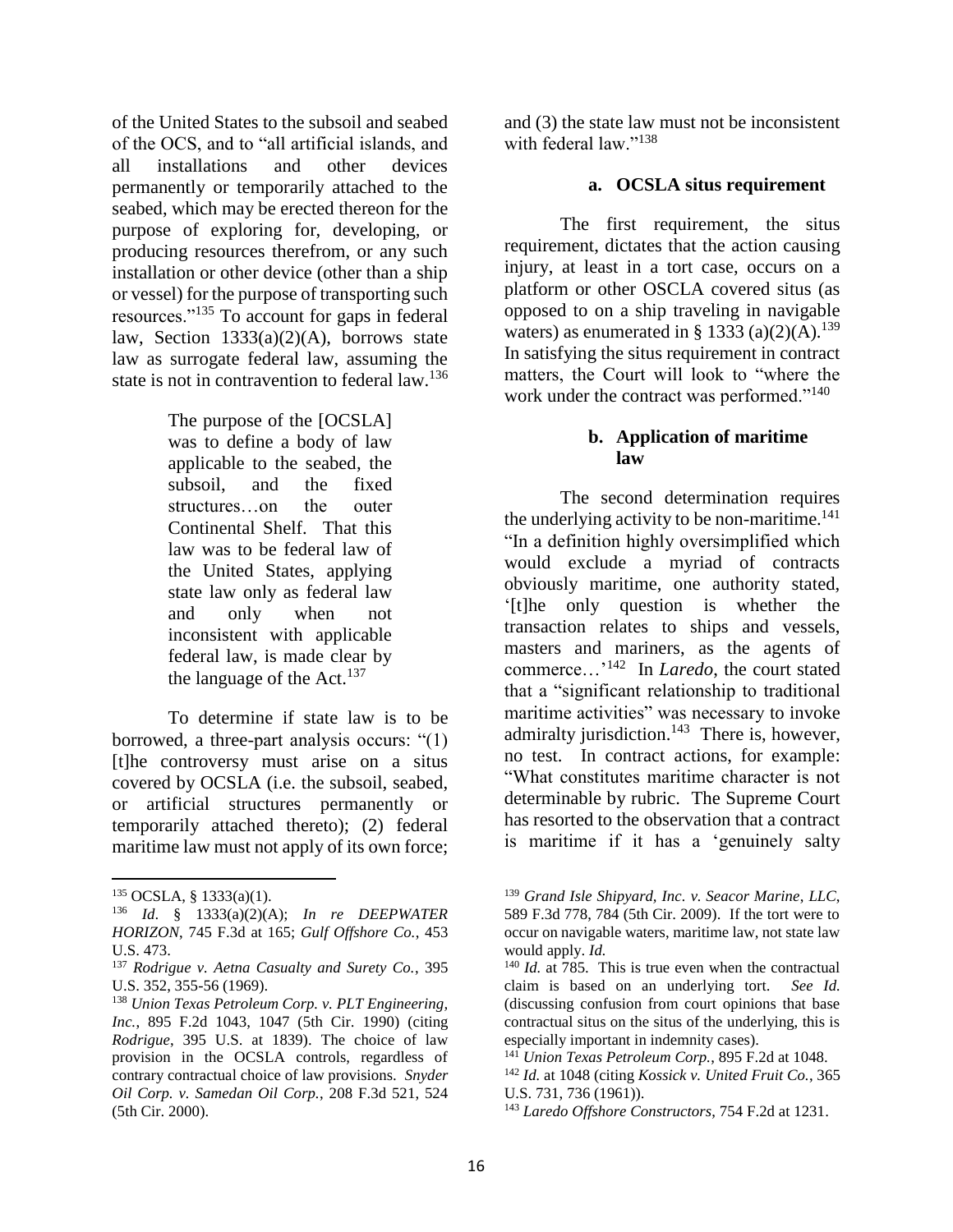flavor." $144$  In *Davis & Sons*, the court classified the determination of the contract as a "fact-specific inquiry" and considered six factors:

> 1) what does the specific work order in effect at the time of injury provide? 2) what work did the crew assigned under the work order actually do? 3) was the crew assigned to work aboard a vessel in navigable waters; 4) to what extent did the work being done relate to the mission of that vessel? 5) what was the principal work of the injured worker? and 6) what work was the injured worker actually doing at the time of injury? $145$

#### **c. State v. federal law**

The third and final condition for the borrowing of state law is whether the state law conflicts with federal law.<sup>146</sup> Assuming the state law does not conflict, the analysis is complete and the adjacent state law becomes federal law for the specific OCSLA action pursuant to 43 U.S.C. § 1333.<sup>147</sup>

 $\overline{\phantom{a}}$ 

## **d. Other considerations – what state law to follow?**

To determine which state law to "borrow," courts consider four types of evidence: "(1) geographic proximity; (2) which coast federal agencies consider the subject platform to be 'off of';  $(3)$  prior court determinations; and (4) projected boundaries."<sup>148</sup> When the action is based in tort, the location of the tort controls. When the action is based in contract, however, this analysis is less clear. It is unclear if the "location" of the contract should be determined by looking to the specific provision breached, the site where the performance is to take place, or some other metric. 149

## **4. Selected Cases**

In one Louisiana federal district court case, federal jurisdiction was not proper under the OCSLA when the complained of actions occurred in Louisiana coastal waters, instead of on the OCS.<sup>150</sup> In *Board of Commissioners v. Tennessee Gas Pipeline Co.*, the State flood control agency sued 92 oil and gas companies for causing erosion and other damage to coastal lands, as a result of their dredging activities in coastal waters.<sup>151</sup> The court used the two-prong analysis from *Deepwater* and determined that there was no OCSLA operation when all of

<sup>144</sup> *Davis & Sons, Inc. v. Gulf Oil Corp.*, 919 F.2d 313, 316 (5th Cir. 1990).

 $^{145}$  *Id.* 

<sup>146</sup> *Union Texas Petroleum Corp.*, 895 F.2d at 1047.

<sup>&</sup>lt;sup>147</sup> For an in-depth discussion of the OCSLA choice of law provisions, *see* Gerald F. Slattery, Jr., *Contractual Choice of Law Principles on the Outer Continental Shelf*, 49 TEX. TECH L. REV. (forthcoming Spring 2017).

<sup>148</sup> *Snyder Oil Corp. v. Samedan Oil Corp.*, 208 F.3d 521, 524 (5th Cir. 2000). The President is supposed to publish projected boundary lines seaward pursuant to OCSLA §  $1333(a)(2)(A)$ . "He" has not yet done so

<sup>(</sup>the term he is meant to be defined as Presidents Truman, Eisenhower, Kennedy, Johnson, Nixon, Ford, Carter, Reagan, Bush Sr., Clinton, Bush Jr., Obama, and now, Trump).

<sup>&</sup>lt;sup>149</sup> "Choice of Law on the Outer Continental Shelf: Is There Any Choice at All?" Richard E. Chandler Jr., Elizabeth G. Meyers, Christopher H. Domingo, State Bar of Texas, *Corporate Counsel Section Newsletter*   $(2011).$ 

<sup>150</sup> *Board of Com'rs of the Southeast Louisiana Flood Protection Authority-East v. Tennessee Gas Pipeline Co., LLC*, 29 F. Supp. 3d 808, 836-37 (E.D. La. 2014). <sup>151</sup> *Id.* at 816.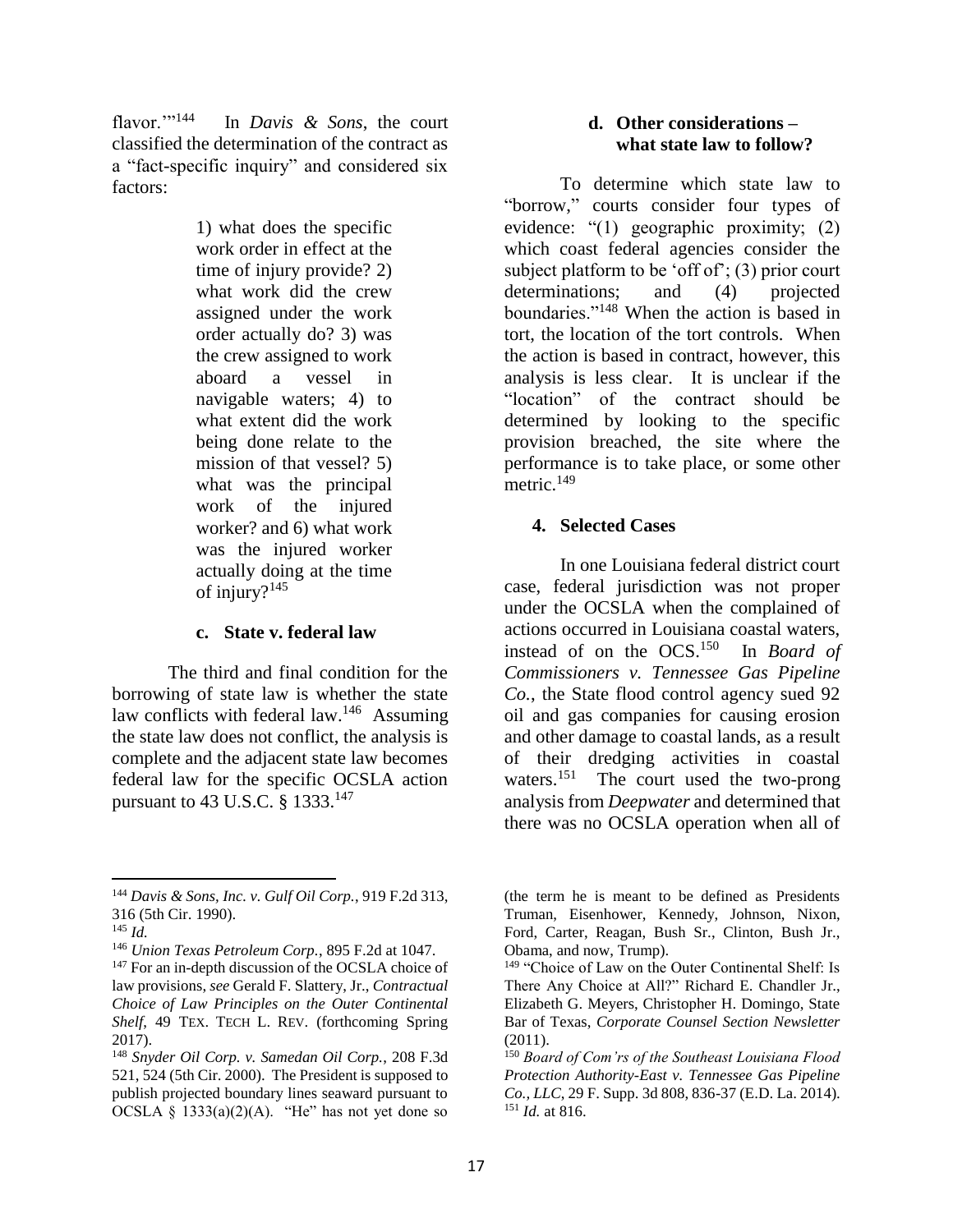the activities occurred in Louisiana coastal waters.<sup>152</sup>

One of the defendant companies even argued that federal jurisdiction was proper because the activities at issue affected the production of federal minerals, similar to the prevailing argument from *Amoco Production*. 153 The court was not persuaded because the connection with mineral production on the OCS was too attenuated.<sup>154</sup> The court did find that federal jurisdiction was proper, however, because a substantial federal issue was raised regarding the Clean Water Act, River and Harbors Act, and the Coastal Zone Management Act.<sup>155</sup> This case was later dismissed for failure to state a claim.<sup>156</sup> It is currently on appeal.

Numerous other federal district courts in Louisiana have also ruled that the OCSLA does not confer jurisdiction in the so-called "coastal erosion" cases.<sup>157</sup> These cases have similarly held that there is no federal jurisdiction under the OCSLA because the injuries and actions at issue occurred in the coastal waters of Louisiana.<sup>158</sup> The opinion in *Defelice Land Company, LLC v*.

*ConocoPhillips Company, et al.*, lists a number of those opinions.<sup>159</sup>

In *Dominion Exploration & Production, Inc. v. Ameron Intern. Corp.*, the federal district court for the Eastern District of Louisiana had to consider whether federal jurisdiction was proper under the OCSLA.<sup>160</sup> The case involved claims arising out of the breach of a paint contract that provided for the painting of an offshore production facility (or a "spar") that would be located on the OCS.<sup>161</sup> Despite the fact that the spar would be located on the OCS, the court ruled that federal jurisdiction was not proper because the "painting" of the spar was not related to the construction of the platform, did not occur on the OCS, and would not impede production of minerals on the  $OCS$ .<sup>162</sup>

# **B. Natural Gas Act ("NGA")**

The Natural Gas Act was enacted in 1938 to regulate the sale of natural gas in interstate commerce.  $^{163}$  In part, the NGA was enacted to ensure that the interstate commerce of natural gas was subject to standard price provisions and other requirements.<sup>164</sup>

 $\overline{\phantom{a}}$ <sup>152</sup> *Id.* at 836.

<sup>153</sup> *Id.* at 836-37.

<sup>154</sup> *Id.* 

<sup>155</sup> *Id.* at 853, 869.

<sup>156</sup> *See Board of Com'rs of the Southeast Louisiana Flood Protection Authority East v. Tennessee Gas Pipeline Co., LLC,* 88 F.Supp.3d 615 (E.D. La. 2015). See Defelice Land Company, LLC v. *ConocoPhillips, LLC, et al.*, 2015 WL 3773034 (E.D. La. 2015); *see also Parish of Plaquemines v. Total Petrochemical & Refining USA, Inc., et al.*, 64 F. Supp. 3d 872 (E.D. La. 2014); *see also Jefferson Parish v. Exxon Mobile Corp., et al.*, 2015 WL 4097111 (E.D. La. 2015); *see also Parish v. BEPCO, L.P., et al.*, 2015 WL 4097062 (E.D. La. 2015); *see also Plaquemines Parish v. Hilcorp Energy Co., et al.*, 2015 WL 1954640 (E.D. La. 2015); *see also Plaquemines Parish v. Rozel Operating Co., et al.*, 2015 WL 403791 (E.D. La. 2015).

<sup>158</sup> *See id.*

<sup>159</sup> *See Defelice Land Company, LLC*, 2015 WL 3773034, at \*1 ("Judge Zainey found that the Court did not have jurisdiction based on diversity, the [OCSLA], admiralty, or any federal question. Other judges have reached the same result.").

<sup>160</sup> *Dominion Exploration & Production, Inc. v. Ameron Intern. Corp.*, 2007 WL 4233562 (E.D. La. 2007).

<sup>161</sup> *Id.* at \*3.

<sup>162</sup> *Id.* at \*4.

<sup>163</sup> 15 U.S.C. § 717 et seq; "Regulation by Federal Energy Regulatory Commission of gas sale" Nancy Saint-Paul, 4 Summers Oil and Gas § 52:3 (3d ed.) (2016).

<sup>&</sup>lt;sup>164</sup> "Jurisdiction of the Federal Power Commission Under the Natural Gas Act-Commingled Gas" David S. Bell, 24 LA. L. REV. 3 (1964).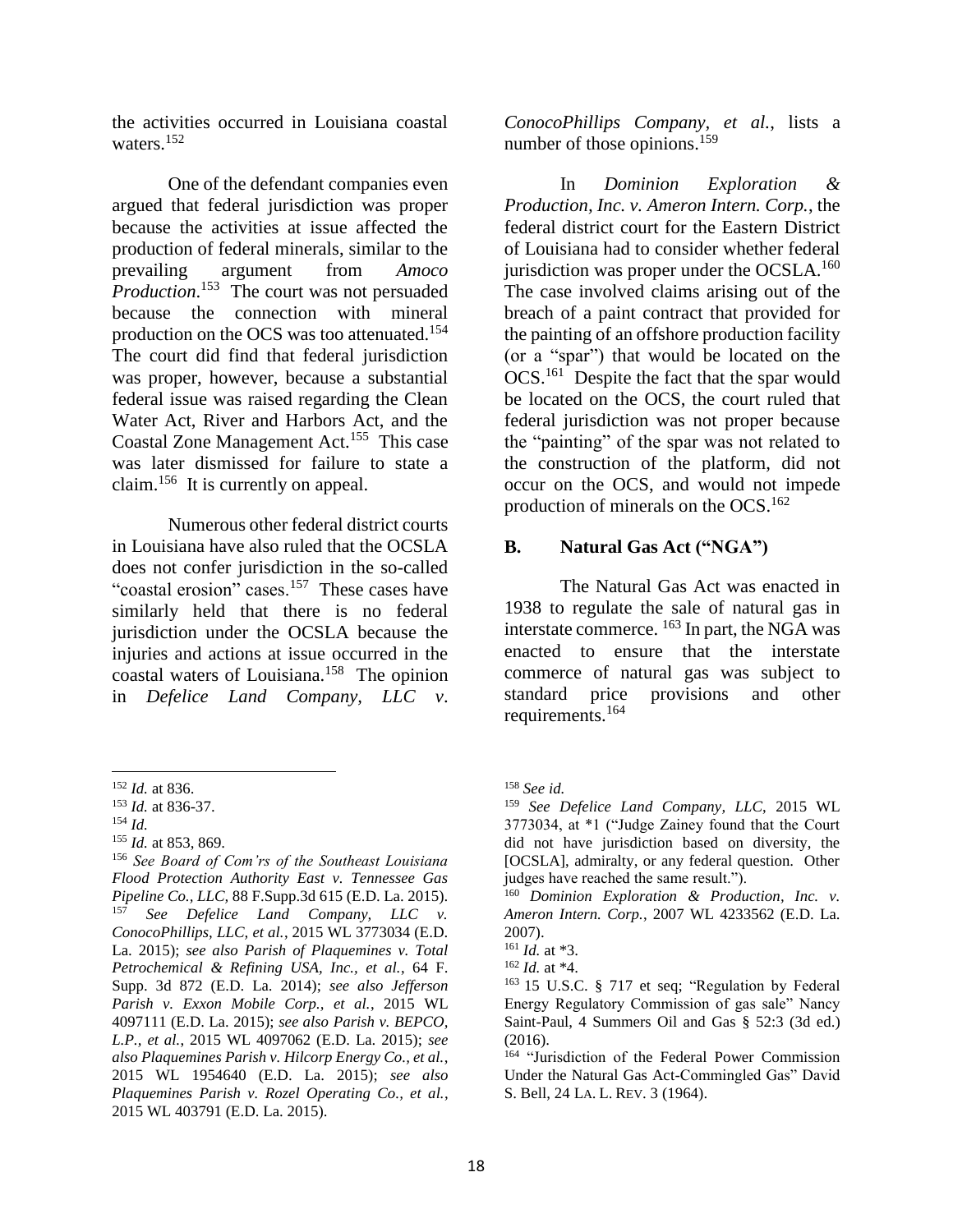Under the NGA, much power is placed in the Federal Energy Regulatory Commission ("FERC"), which administers the NGA by issuing certificates required for various operations, monitoring environmental impact, and setting prices for the sale of natural gas. $165$ 

Unlike the OCSLA, the Natural Gas Act provides a stricter grant of federal subject matter jurisdiction. One of the reasons for this is the NGA's careful attention to the relationship between state and federal governments regarding the regulation of natural gas. Section 717(b) for example, excludes from the NGA the production and gathering of natural gas, choosing instead to leave those issues to the states.<sup>166</sup> This provision, and other provisions allowing state regulations of NGA operations to remain has led courts to be careful in disrupting the state/federal balance related to the regulation of natural gas markets.<sup>167</sup> Courts have explicitly discussed this balance in narrowly applying the NGA's jurisdictional grant: "the Natural Gas Act 'was drawn with meticulous regard for the continued exercise of state power, not to handicap or dilute it in any way.'''<sup>168</sup>

## **1. NGA's Conferral of Federal Jurisdiction**

In terms of federal subject matter jurisdiction, Section 717(u) of the NGA provides in part:

 $\overline{a}$ 

The District Courts of the United States and the United States courts of any Territory or other place subject to the jurisdiction of the United States shall have exclusive jurisdiction of violations of this chapter or the rules, regulations, and orders thereunder, and of all suits in equity and actions at law brought to enforce any liability or duty created by, or to enjoin any violation of, this chapter or any rule, regulation, or order thereunder…<sup>169</sup>

In addition to federal subject matter jurisdiction for violations of the NGA, there are two jurisdictional grants, one relating to FERC's ability to enjoin violators of the NGA and the other relating to condemnation actions. Those will be briefly discussed.

## **a. Violations of the NGA**

The first option is to seek federal jurisdiction pursuant to NGA Section 717(u), which provides jurisdiction in matters directly related to violations of the NGA. $170$ In *Clark v. Gulf Oil Corp.*, the Third Circuit ruled that the federal district court had jurisdiction when the complaint sought relief as a result of direct violations of the NGA.<sup>171</sup> The underlying dispute, while contractual in nature, arose out of Gulf's failure to

<sup>&</sup>lt;sup>165</sup> "The Natural Gas Act, State Environmental Policy and the Jurisdiction of the Federal Circuit Courts" Channing Jones, 42 COL. J. ENVTL. L. 163 (2016). <sup>166</sup> 15 U.S.C. § 717b

<sup>167</sup> *See Enable Mississippi River Transmission*, 844 F.3d at 500.

<sup>168</sup> *Oneok, Inc. v. Learjet, Inc.* 135 S.Ct. 1591, 1599 (2015) (quoting *Panhandle E. Pipe Line Co. v. Pub. Serv. Comm'n*, 332 U.S. 507, 517-18 (1947)).

 $169$  15 U.S.C. § 717(u). Despite the term "exclusive jurisdiction," state courts are not excluded from

enforcing common law rights arising out of the sale of Natural Gas. *Pan American Petroleum Corp. v. Superior Court of Del. In and For New Castle County*, 366 U.S. 656, 664 (1961).

<sup>170</sup> *See* 15 U.S.C. § 717(u).

<sup>171</sup> *Clark v. Gulf Oil Corp.*, 570 F.2d 1138, 1144 (3rd Cir. 1977); *but see Superior Oil Co. v. Pioneer Co.*, 706 F.2d 603 (5th Cir. 1983) (finding no jurisdiction because Superior's claims were simple breach of contract claims, and federal issue did not appear on face of complaint).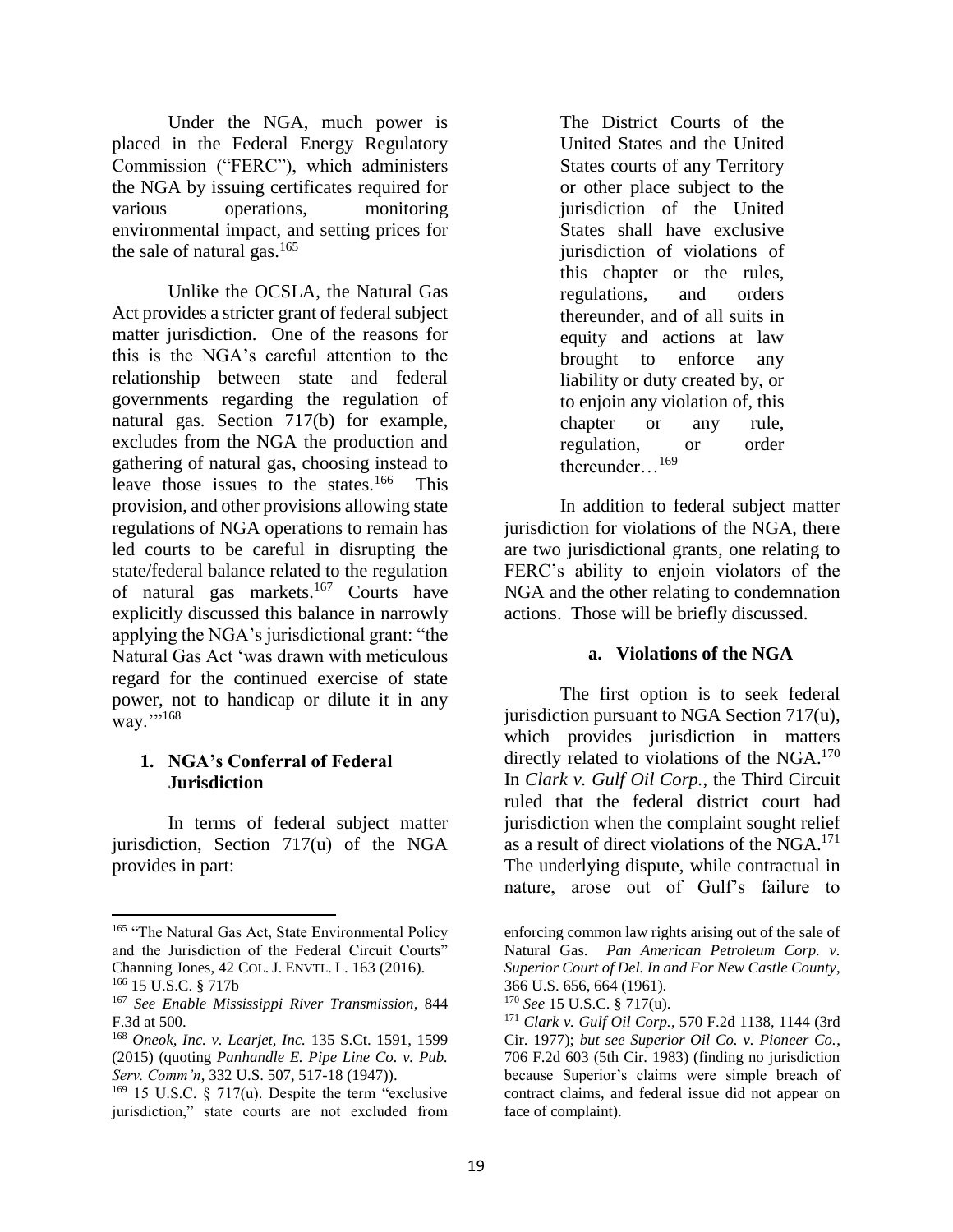prospectively comply with a NGA certificate regarding the under-deliveries of natural gas.<sup>172</sup> In ruling, the court stated that the complaint raised "serious questions under the Natural Gas Act" that Congress clearly intended to be subject to federal jurisdiction.<sup>173</sup> The Third Circuit was able to make this determination because the breach at issue and the failure to comply with the FERC certificate was the same action (or inaction).<sup>174</sup> This can be compared with the other opinions, discussed below, where the contractual breach merely implicated NGA violations.

Unfortunately for those seeking federal jurisdiction pursuant to 717u of the NGA, if the cause of action complained of is not also a violation of the NGA, as was the case in *Clark*, courts will be reluctant to confer federal jurisdiction as explained below.

## **b. Condemnation Actions**

The second string of NGA actions where federal jurisdiction is proper are condemnation actions under NGA Section 717f.<sup>175</sup> Section 717f(h) confers federal jurisdiction in condemnation actions where: (1) a holder of a certificate of public convenience (2) is unable to agree or cannot acquire by contract the compensation to be paid for the necessary right of way (3) when the amount claimed by the owner of the property exceeds  $$3,000$ <sup>176</sup>

Requirements one and three are fairly straightforward. The second requirement has been the subject of some legal discourse with the main issue concerning whether good faith negotiations are required prior to the failure of an agreement between the parties, despite that language not appearing in the statute. Some courts have required good faith negotiations as a prerequisite to the "unable to agree" portion of the 717f(h), while others have not.<sup>177</sup> This matter has not yet been ultimately settled, and a party resisting jurisdiction should insist that good faith negotiations be required.

### **c. FERC Power**

It should be noted that a third line of NGA cases relates to FERC's ability to bring a federal action to enjoin violations of the NGA.<sup>178</sup> As those cases mainly concern

<sup>177</sup> Good faith negotiations were required in *Transwestern Pipeline Co. v. 17.19 Acres of Property*, 530 F.3d 770, 776 (9th Cir. 2008), but not in *Maritimes & Northwest Pipeline, L.L.C. v. Decoulos*, 146 Fed. Appx. 495, 498 (1st Cir. 2005) (unpublished) (discussing the absence of any credible authority imposing requirement of good faith negotiations).

<sup>178</sup> *See Columbia Gas Transmissions*, 707 F.3d at 588; 15 U.S.C. § 717s(a) ("Whenever it shall appear to the Commission that any person is engaged or about to engage in any acts or practices which constitute or will constitute a violation of the provisions of this chapter, or of any rule, regulation, or order thereunder, it may

 $\overline{a}$ <sup>172</sup> *Id.* at 1142.

<sup>173</sup> *Id.* at 1144.

 $174$  *Id.* 

<sup>175</sup> 15 U.S.C. § 717f(h).

<sup>&</sup>lt;sup>176</sup> "When any holder of a certificate of public convenience and necessity cannot acquire by contract, or is unable to agree with the owner of property to the compensation to be paid for, the necessary right-ofway to construct, operate, and maintain a pipe line or pipe lines for the transportation of natural gas, and the necessary land or other property, in addition to rightof-way, for the location of compressor stations, pressure apparatus, or other stations or equipment necessary to the proper operation of such pipe line or pipe lines, it may acquire the same by the exercise of the right of eminent domain in the district court of the United States for the district in which such property may be located, or in the State courts. The practice and procedure in any action or proceeding for that purpose in the district court of the United States shall conform

as nearly as may be with the practice and procedure in similar action or proceeding in the courts of the State where the property is situated: *Provided*, That the United States district courts shall only have jurisdiction of cases when the amount claimed by the owner of the property to be condemned exceeds \$3,000." 15 U.S.C. § 717f(h).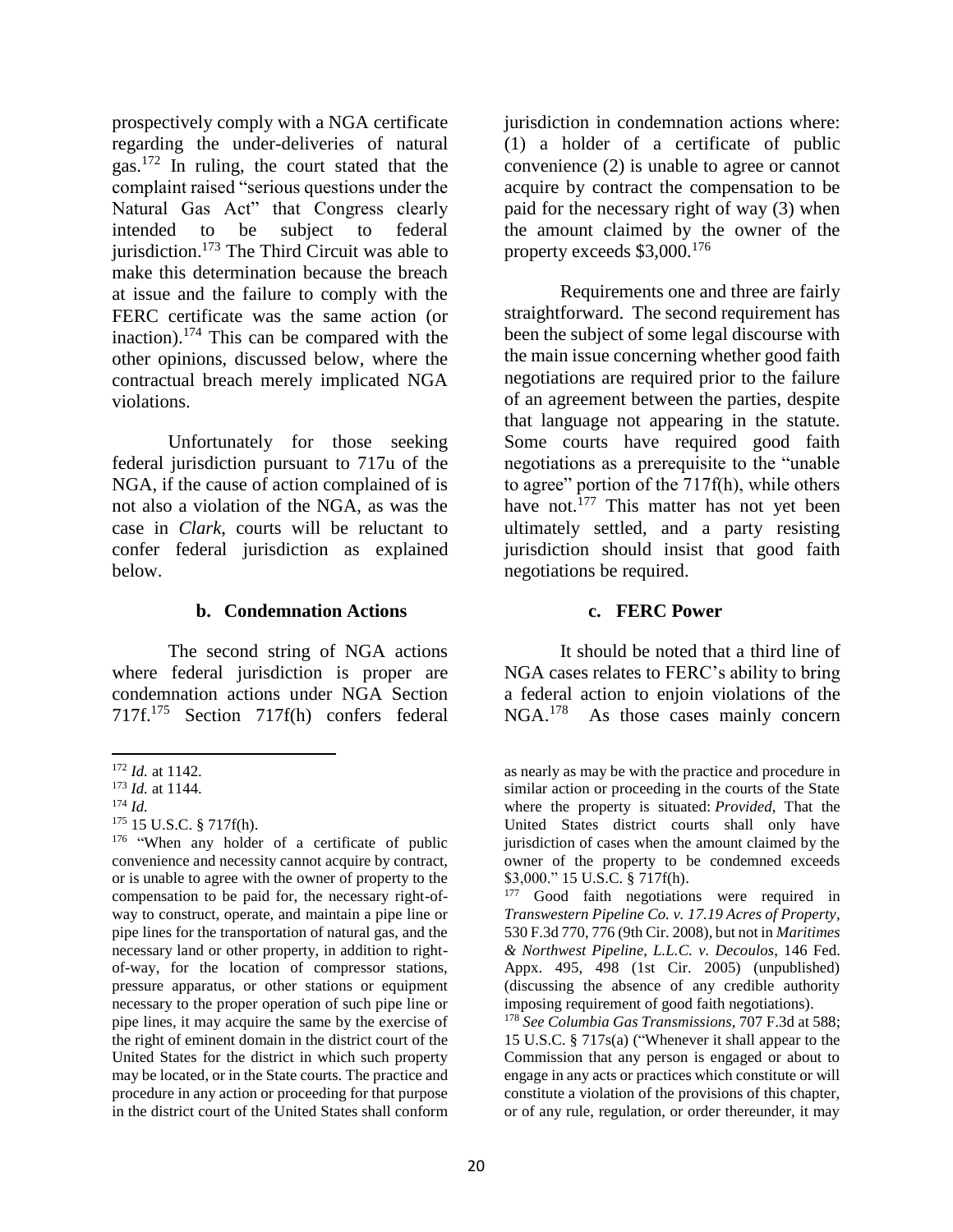federal administrative law, this paper will not address them.

### **2. When does the NGA not confer jurisdiction?**

In numerous opinions, courts across the country have refused to hold that federal subject matter jurisdiction exists when the underlying claim is not explicitly a violation of the NGA.

In *Columbia Gas Transmissions, LLC v. Singh*, Columbia Gas sued to enjoin the defendants from engaging in activity that *could* lead to violations of its duties under the NGA.<sup>179</sup> The underlying dispute involved the Singhs' (defendants) wishes to develop property that was subject to a pipeline easement held by Columbia Gas.<sup>180</sup> The development threatened Columbia's responsibilities under the Natural Gas Act, so Columbia sued to enjoin the behavior.<sup>181</sup> In a jurisdictional battle, Columbia argued that the federal court had jurisdiction because its complaint properly alleged that the dispute "arose under" the NGA.<sup>182</sup> In finding that the federal court did not have jurisdiction, the Third Circuit considered the statutory language of the NGA: "[i]f Congress had intended for private actors […] to have broad enforcement powers under the Natural Gas Act, Congress could have easily given private

l

actors such powers."<sup>183</sup> The court was further persuaded by the fact that the underlying claim was a state law claim, that is, an Ohio claim for easement interference.

A similar question was posed to the Fifth Circuit in *Enable Mississippi River Transmission, L.L.C. v. Nadel & Gussman, L.L.C.* There, Enable owned and operated a gas processing facility and interstate natural gas pipeline system pursuant to a certificate issued by FERC.<sup>184</sup> The dispute arose when Enable discovered that Nadel was producing gas from Enable's storage facility.<sup>185</sup> Enable sued to enjoin the production and recover damages for Nadel's production of the gas from Enable's facility.<sup>186</sup>

Enable filed suit in federal district court pursuant to the Natural Gas Act; Enable did not assert a specific state law claim.<sup>187</sup> In ruling on a motion to dismiss, the district court found that Nagel was not subject to the NGA.<sup>188</sup> The Fifth Circuit affirmed on the basis that there was no serious federal interest.<sup>189</sup> The Fifth Circuit explained that Enable's allegations were essentially a civilian conversion claim under Louisiana law, and the defendant's alleged wrongful conduct was not a violation of the NGA, even if the conduct was related to the subject matter of the NGA.<sup>190</sup>

<sup>184</sup> *Enable Mississippi River Transmission, L.L.C. v. Nadel & Gussman, L.L.C.*, 844 F.3d 495, 497 (5th Cir. 2016).

in its discretion bring an action in the proper district court of the United States, or the United States courts of any Territory or other place subject to the jurisdiction of the United States, to enjoin such acts or practices and to enforce compliance with this chapter or any rule, regulation, or order thereunder, and upon a proper showing a permanent or temporary injunction or decree or restraining order shall be granted without bond. The Commission may transmit such evidence as may be available concerning such acts or practices or concerning apparent violations of the Federal antitrust laws to the Attorney General, who, in his discretion, may institute the necessary criminal proceedings."). <sup>179</sup> *Columbia Gas Transmission, LLC v. Singh*, 707 F.3d 583, 585 (6th Cir. 2013).

<sup>180</sup> *Id.* at 586.

 $181$  *Id.* 

<sup>182</sup> *Id.*

<sup>183</sup> *Id.* at 587.

<sup>185</sup> *Id.* at 496-97.

<sup>186</sup> *Id.*

<sup>187</sup> *Id*. at 498.

 $188$  *Id.* 

<sup>189</sup> *Id.* at 500.

 $190$  *Id.*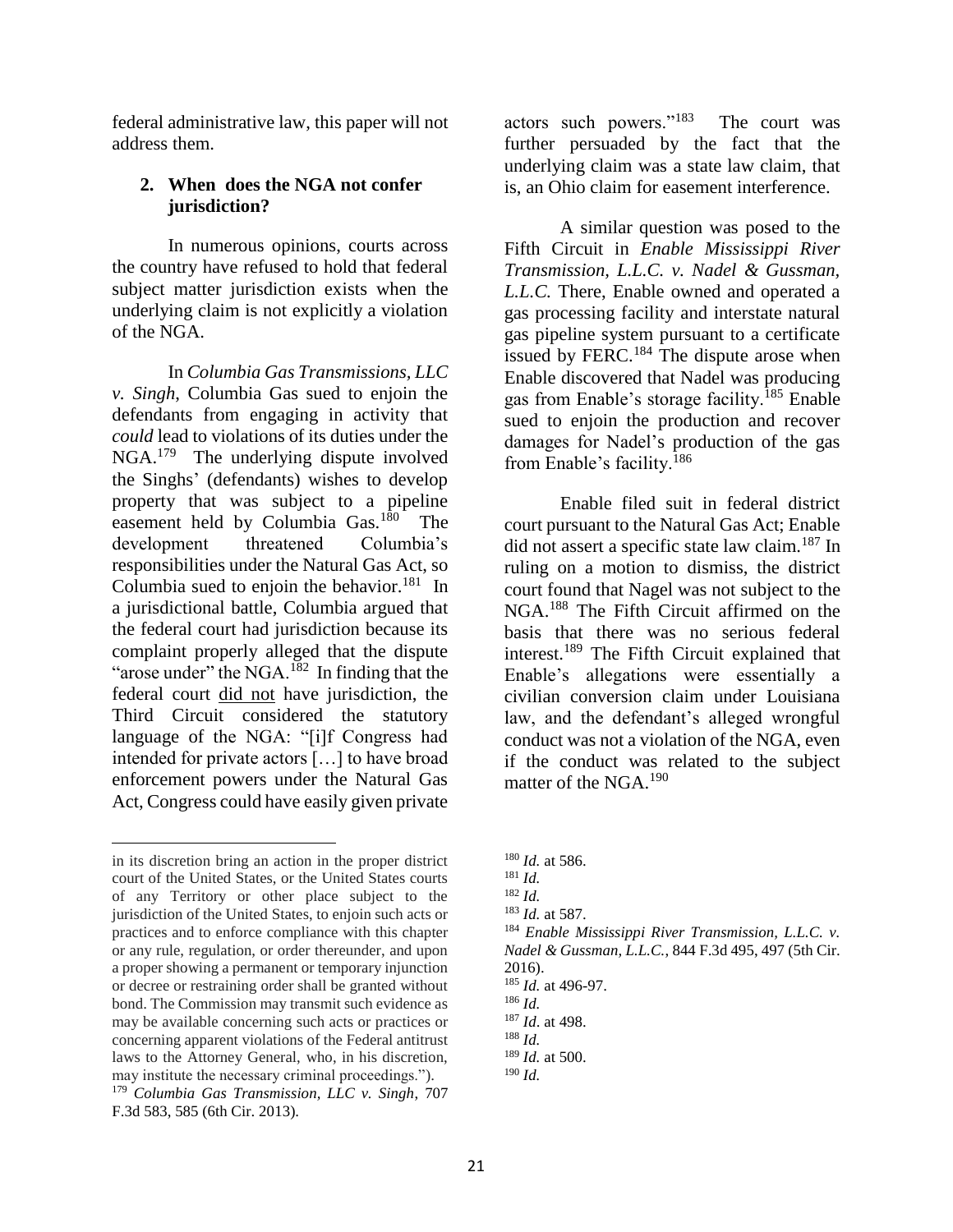Other courts have echoed the holdings of *Columbia Gas Transmission* and *Enable Mississippi River Transmission* based on two primary rationales.<sup>191</sup> The first rationale is that there is no private right of action under the NGA.<sup>192</sup> This means that to sustain federal jurisdiction, the moving party must rely on the substantial-federal-question doctrine as enumerated in *Grable & Sons Metal Products, Inc. v. Darue Engineering & Mfg.*<sup>193</sup>

This plays into the hand of the second rationale, that courts are cognizant of the NGA's balance between federal and state regulation of natural gas, which was previously discussed above. This balance has led courts to narrowly construe and apply the NGA's jurisdictional grant, making federal jurisdiction rare in NGA-related matters.

## **3. Selected Cases**

l

In *Henry J. Ellender Heirs, LLC v. Exxon Mobil Corp.*, the Ellender plaintiffs sued Exxon and other defendants, complaining of contaminated land that plaintiffs argued was caused by defendants' production activities.<sup>194</sup> The defendants sought federal jurisdiction pursuant to the NGA because the matter involved operations of natural gas companies certificated by FERC.<sup>195</sup> The court was not persuaded by the fact that the defendants' defenses implicated the NGA, and declined to extend federal jurisdiction.<sup>196</sup> The court's decision turned on the fact that the underlying claims were state law claims, instead of claims based on NGA violations which would have conferred federal jurisdiction as we have previously discussed.<sup>197</sup>

### **IV. COMITY**

Despite the jurisdictional analysis discussed above, both state and federal courts may decide that the other is a more proper forum to adjudicate the dispute at issue.

The doctrine of comity imposes a duty on both state and federal courts to respect the sovereignty of each other and avoid exercising jurisdiction merely because one has it.<sup>198</sup> In many instances, comity will require a federal court to abstain from hearing an issue prior to the resolution of that issue in state courts.<sup>199</sup> Comity considerations may also be particularly important when a federal court has the opportunity to review a matter within the legitimate interests of the states, but declines out of deference to the state courts.<sup>200</sup>

Comity concerns have led to the creation of federal abstention doctrines that dictate federal restraint in the adjudication of

<sup>191</sup> *See Great Lakes Gas Transmission Limited Partnership v. Essar Steel Minnesota, LLC*, 843 F.3d 325 (8th Cir. 2016) (declining to extend federal jurisdiction pursuant to NGA on breach of contract claim related to tariff payments because it did not substantially concern federal law); *see also Henry J. Ellender Heirs, LLC v. Exxon Mobil Corp.*, 42 F. Supp. 3d 812 (E.D. La. 2014) (no jurisdiction when defenses implicated NGA).

<sup>192</sup> *See, e.g.*, *Columbia Gas Transmissions*, 707 F.3d at 587.

<sup>193</sup> *Id.*; *see Grable & Sons Metal Products, Inc. v. Darue Engineering & Mfg.*, 545 U.S. 308, 308 (2005) ("Instead, the question is whether the state-law claim necessarily stated a federal issue, actually disputed and

substantial, which a federal forum may entertain without disturbing a congressionally approved balance of federal and state judicial responsibilities.").

<sup>194</sup> *Henry J. Ellender Heirs, LLC v. Exxon Mobil Corp.*, 42 F. Supp. 3d 812 (E.D. La. 2014).

<sup>195</sup> *Id.* at 820-21.

<sup>196</sup> *Id.*

<sup>197</sup> *Id.* 

<sup>&</sup>lt;sup>198</sup> "Principle of comity between state and federal courts" Elizabeth M. Bosek et al., 1 Cyc. of Federal Proc. §2:186 (3d ed.).

<sup>199</sup> *See, e.g., Rhines v. Weber*, 544 U.S. 269, 273-74 (2005).

<sup>200</sup> *See Levin v. Commerce Energy, Inc.*, 560 U.S. 413, 421-22 (2010).